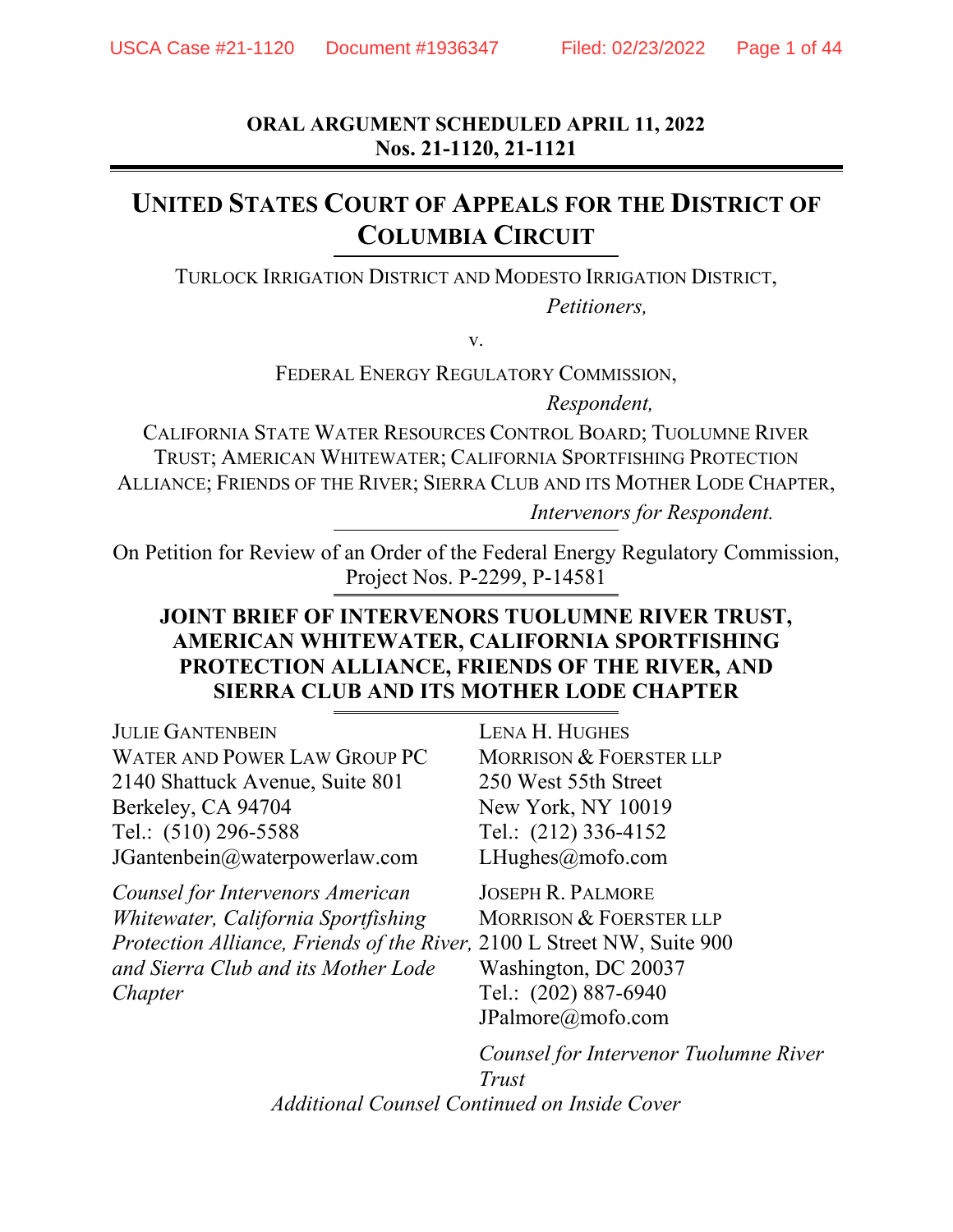ANDREW MCALEER HAWLEY WESTERN ENVIRONMENTAL LAW **CENTER** 1402 3rd Avenue, Suite 1022 Seattle, WA 98101 Tel.: (206) 487-7250 hawley@westernlaw.org

BRYAN WILSON MORRISON & FOERSTER LLP 755 Page Mill Road Palo Alto, CA 94304 Tel.: (650) 813-5603 BWilson@mofo.com

*Counsel for Intervenor Tuolumne River Trust*

*Counsel for Intervenors American Whitewater, California Sportfishing Protection Alliance, Friends of the River, and Sierra Club and its Mother Lode Chapter*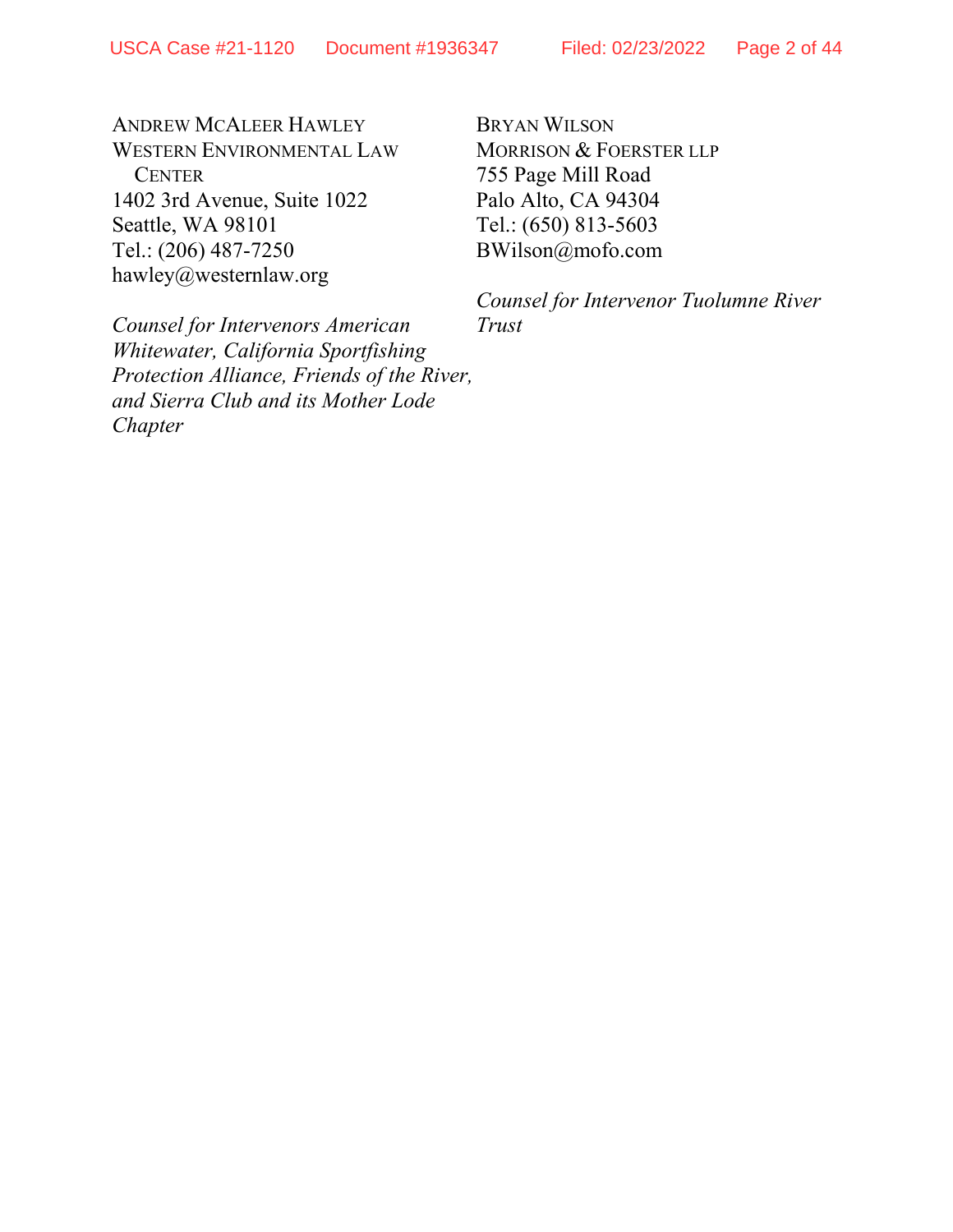#### **CERTIFICATE AS TO PARTIES, RULINGS, AND RELATED CASES**

Pursuant to D.C. Cir. R. 28(a)(1), counsel for intervenors Tuolumne River Trust, American Whitewater, California Sportfishing Protection Alliance, Friends of the River, and Sierra Club and its Mother Lode Chapter ("Conservation Group Intervenors") hereby submit the following Certificate as to Parties, Rulings, and Related Cases.

#### **A. Parties and Amici**

- *Respondents*: The Federal Energy Regulatory Commission
- *Petitioners*: Turlock Irrigation District; Modesto Irrigation District
- *Intervenors*: Tuolumne River Trust; American Whitewater; California Sportfishing Protection Alliance; Friends of the River; Sierra Club and its Mother Lode Chapter; California State Water Resources Control Board
- *Amici*: Kings River Conservation District; Merced Irrigation District, Missouri Basin Municipal Power Agency, d/b/a Missouri River Energy Services; National Hydropower Association; Nevada Irrigation District; Northwest Hydroelectric Association; Public Utility District No. 1 of Snohomish County, Washington; Rye Development, LLC; San Diego County Water Authority; South Feather Water and Power Agency; Yuba Water Agency; Washington;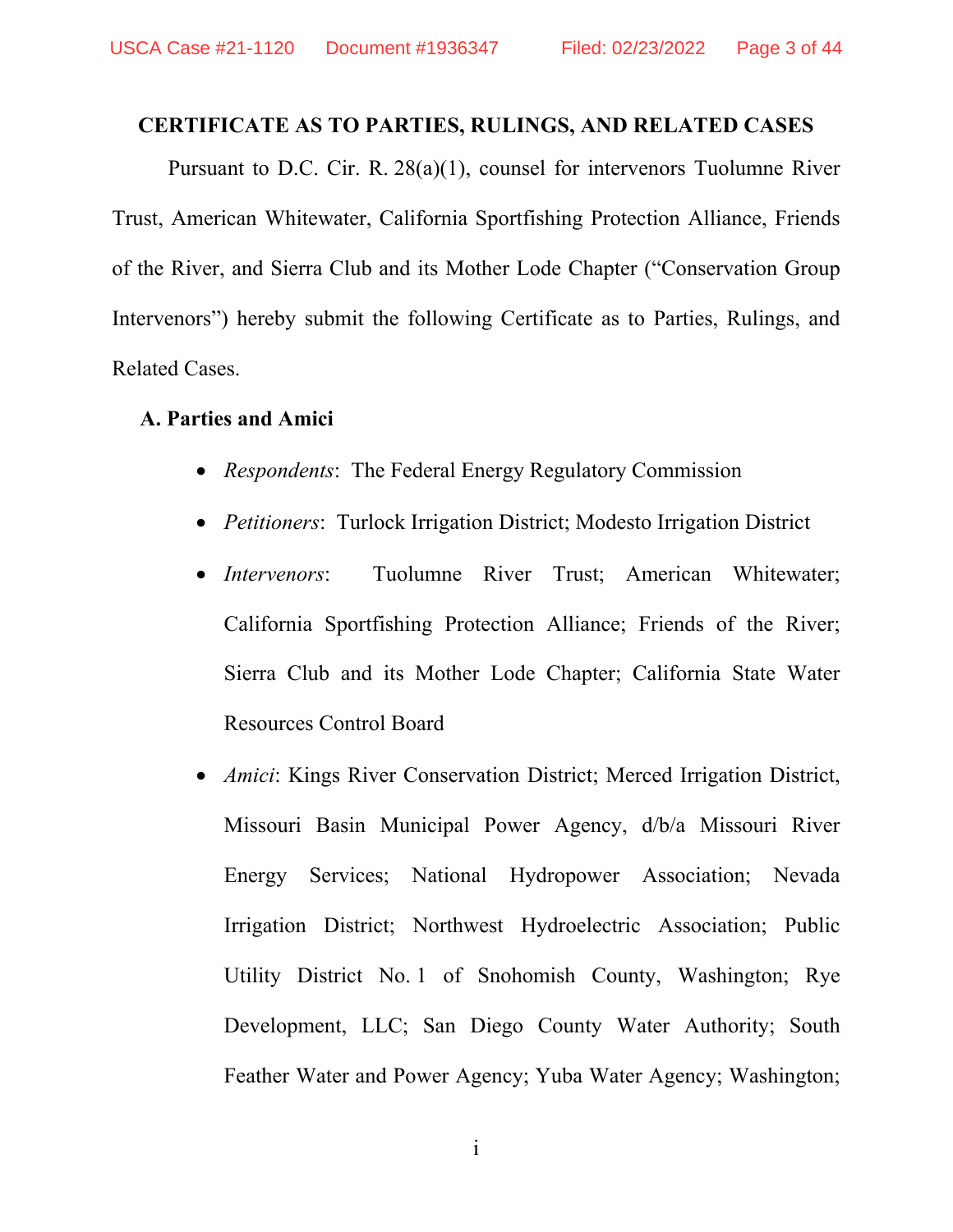Colorado; Connecticut; District of Columbia; Illinois; Maine; Maryland; Minnesota; New Jersey; New Mexico; New York; North Carolina; Oregon; Vermont; Commonwealth of Massachusetts; Commonwealth of Pennsylvania; Commonwealth of Virginia.

#### **B. Rulings Under Review**

- *Turlock Irrigation District & Modesto Irrigation District*, "Declaratory Order On Waiver Of Water Quality Certification," Docket Nos. 2299-082, 14581-002 174 FERC ¶ 61,042 (Jan. 19, 2021), JA2012-2032.
- *Turlock Irrigation District & Modesto Irrigation District*, "Notice of Denial of Rehearing by Operation of Law and Providing for Further Consideration," Docket Nos. 2299-082, 14581-002, 174 FERC ¶ 62,175 (Mar. 22, 2021), JA2174-2175.
- *Turlock Irrigation District & Modesto Irrigation District*, "Order Addressing Arguments Raised On Rehearing," Docket Nos. 2299- 082, 14581-002, 175 FERC ¶ 61,144 (May 21, 2021), JA2176-2194.

### **C. Related Cases**

This case has not previously been before this Court. The following petitions have been docketed and consolidated in this Court: *Turlock Irrigation District et al. v. FERC*, No. 21-1121; *Turlock Irrigation District et al. v. FERC*, No. 21-1120.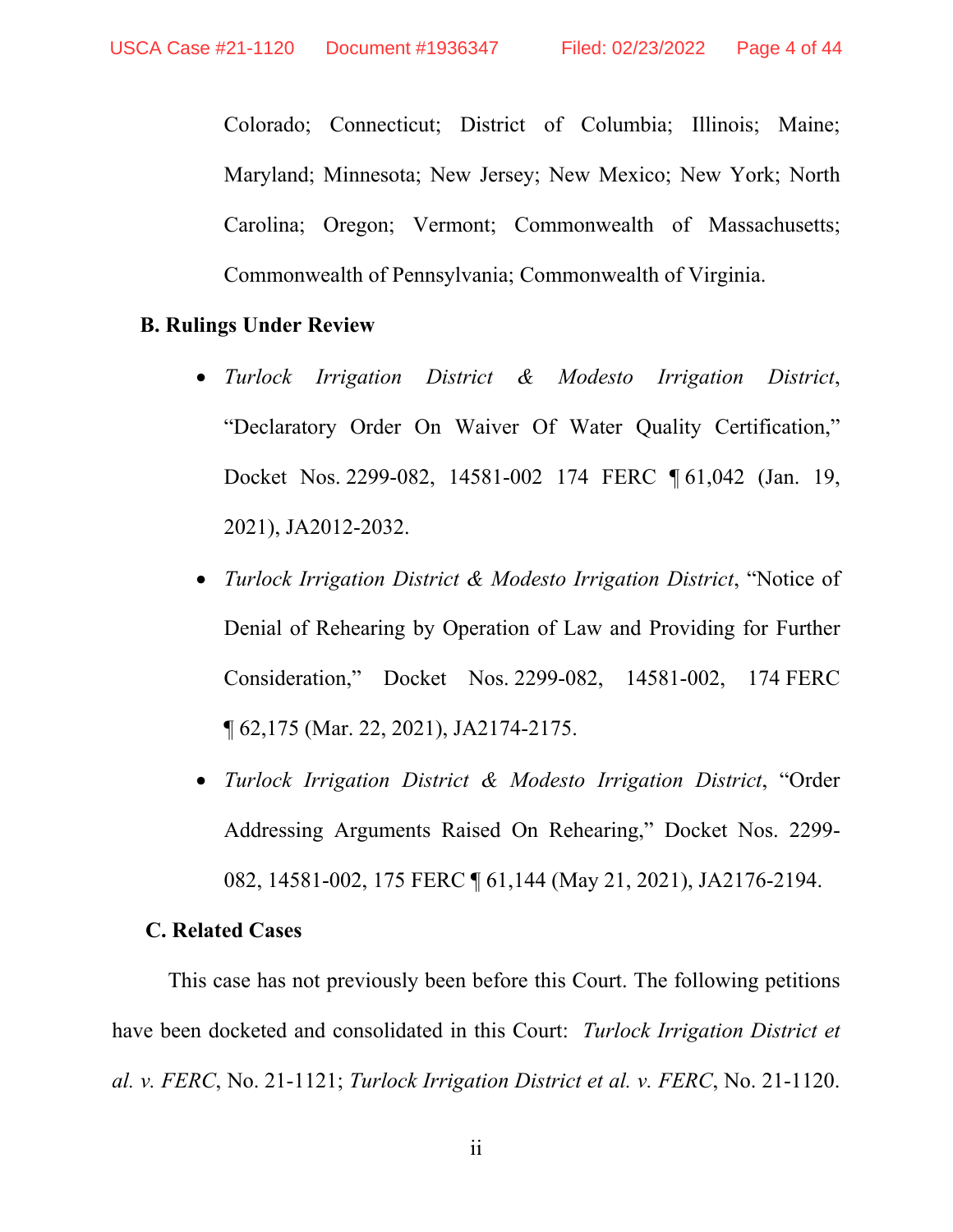*Turlock Irrigation District & Modesto Irrigation District v. State Water Resources Control Board & Eileen Sobeck*, No.CV63819 (Cal. Super. Ct. for Tuolumne Cnty., filed May 11, 2021) is a related case.

Dated: February 23, 2022 /s/ Lena H. Hughes

Lena H. Hughes

*Counsel for Intervenor Tuolumne River Trust*

/s/ Julie Gantenbein (w/ permission)

Julie Gantenbein

*Counsel for Intervenors American Whitewater, California Sportfishing Protection Alliance, Friends of the River, and Sierra Club and its Mother Lode Chapter*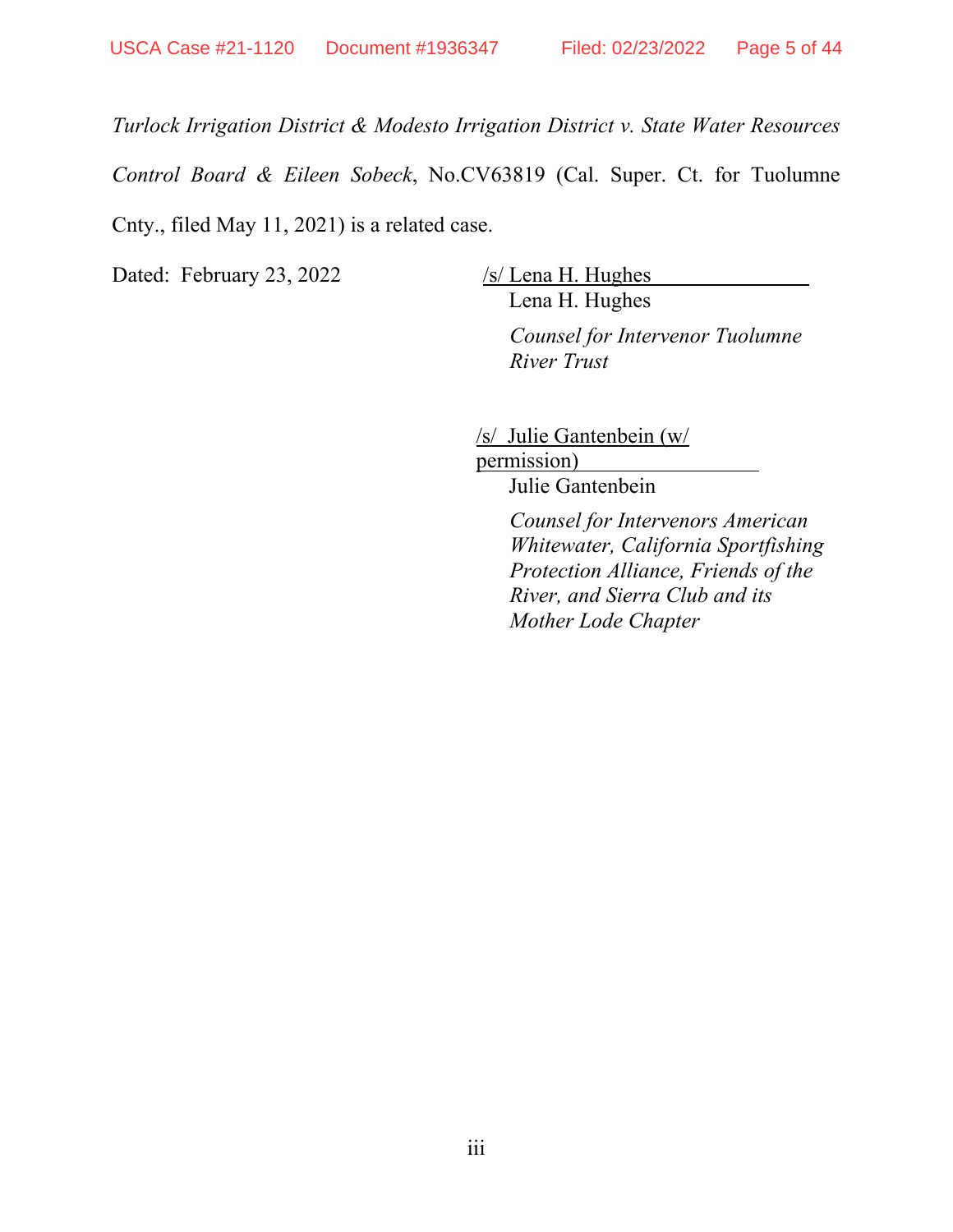# **CORPORATE DISCLOSURE STATEMENT FOR TUOLUMNE RIVER TRUST**

Pursuant to Federal Rule of Appellate Procedure 26.1 and D.C. Cir. R. 26.1,

intervenors Tuolumne River Trust submits this Corporate Disclosure Statement.

### **TUOLUMNE RIVER TRUST**

Tuolumne River Trust is a non-profit organization founded in 1981 to promote stewardship of the Tuolumne River through education, community outreach, restoration projects, and outdoor adventures for its members along the Tuolumne River. Tuolumne River Trust is incorporated and organized under the laws of California. Tuolumne River Trust certifies that it has no parent corporation and that no publicly-held corporation owns 10% or more of its stock.

Dated: February 23, 2022 /s/ Lena H. Hughes

 Lena H. Hughes *Counsel for Intervenor Tuolumne River Trust*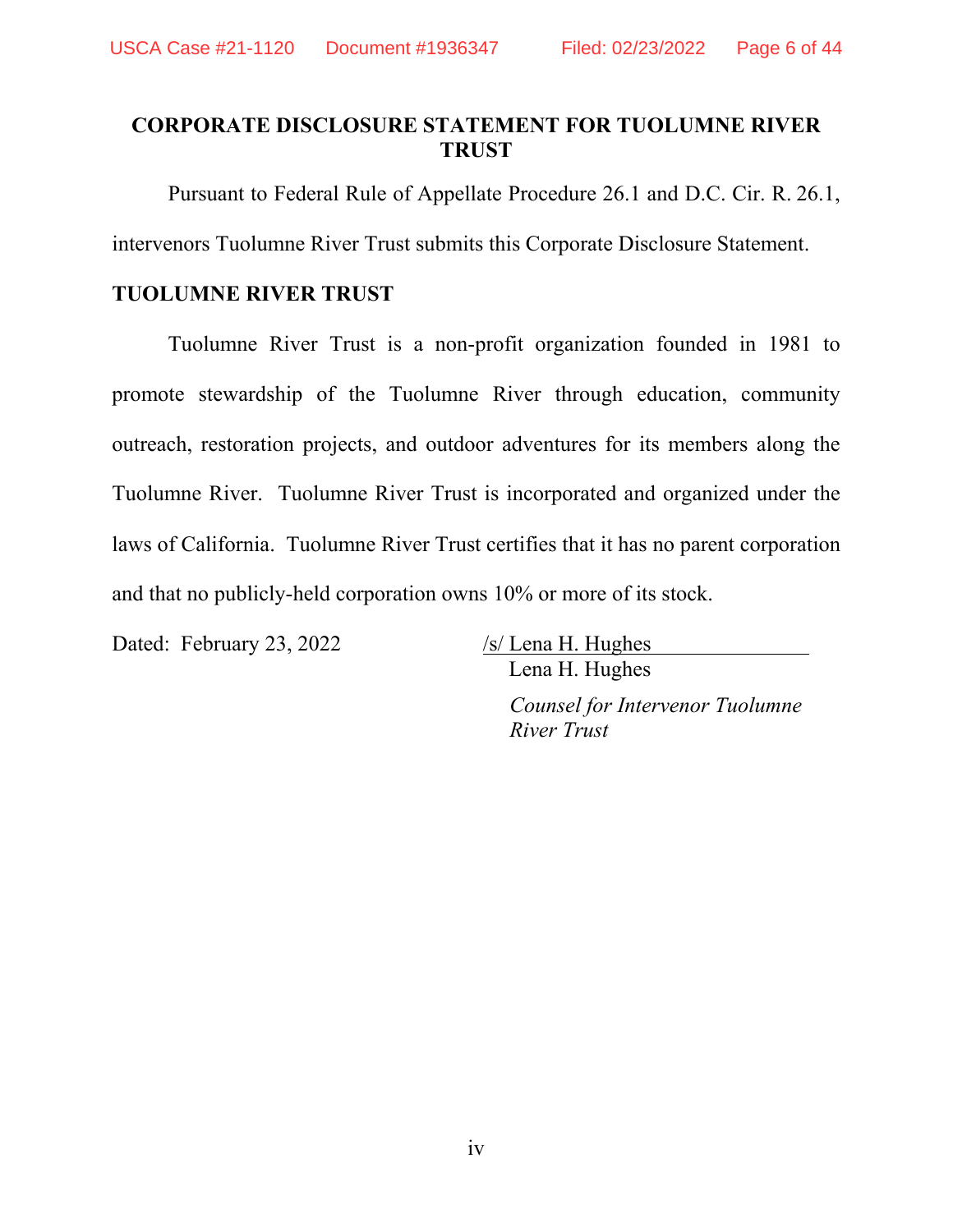# **CORPORATE DISCLOSURE STATEMENT FOR AMERICAN WHITEWATER, CALIFORNIA SPORTFISHING PROTECTION ALLIANCE, FRIENDS OF THE RIVER, AND THE SIERRA CLUB AND ITS MOTHER LODE CHAPTER**

 Pursuant to Federal Rule of Appellate Procedure 26.1 and D.C. Cir. R. 26.1, intervenors American Whitewater, California Sportfishing Protection Alliance, Friends of the River, and The Sierra Club and Its Mother Lode Chapter submit this Corporate Disclosure Statement.

# **AMERICAN WHITEWATER**

American Whitewater is a non-profit corporation incorporated and organized under the laws of the State of Missouri. It does not have a parent corporation and is not publicly held.

# **CALIFORNIA SPORTFISHING PROTECTION ALLIANCE**

California Sportfishing Protection Alliance is a non-profit corporation incorporated and organized under the laws of the State of California. California Sportfishing Protection Alliance does not have a parent corporation and is not publicly held.

# **FRIENDS OF THE RIVER**

Friends of the River is a non-profit corporation incorporated and organized under the laws of the State of California. Friends of the River does not have a parent corporation and is not publicly held.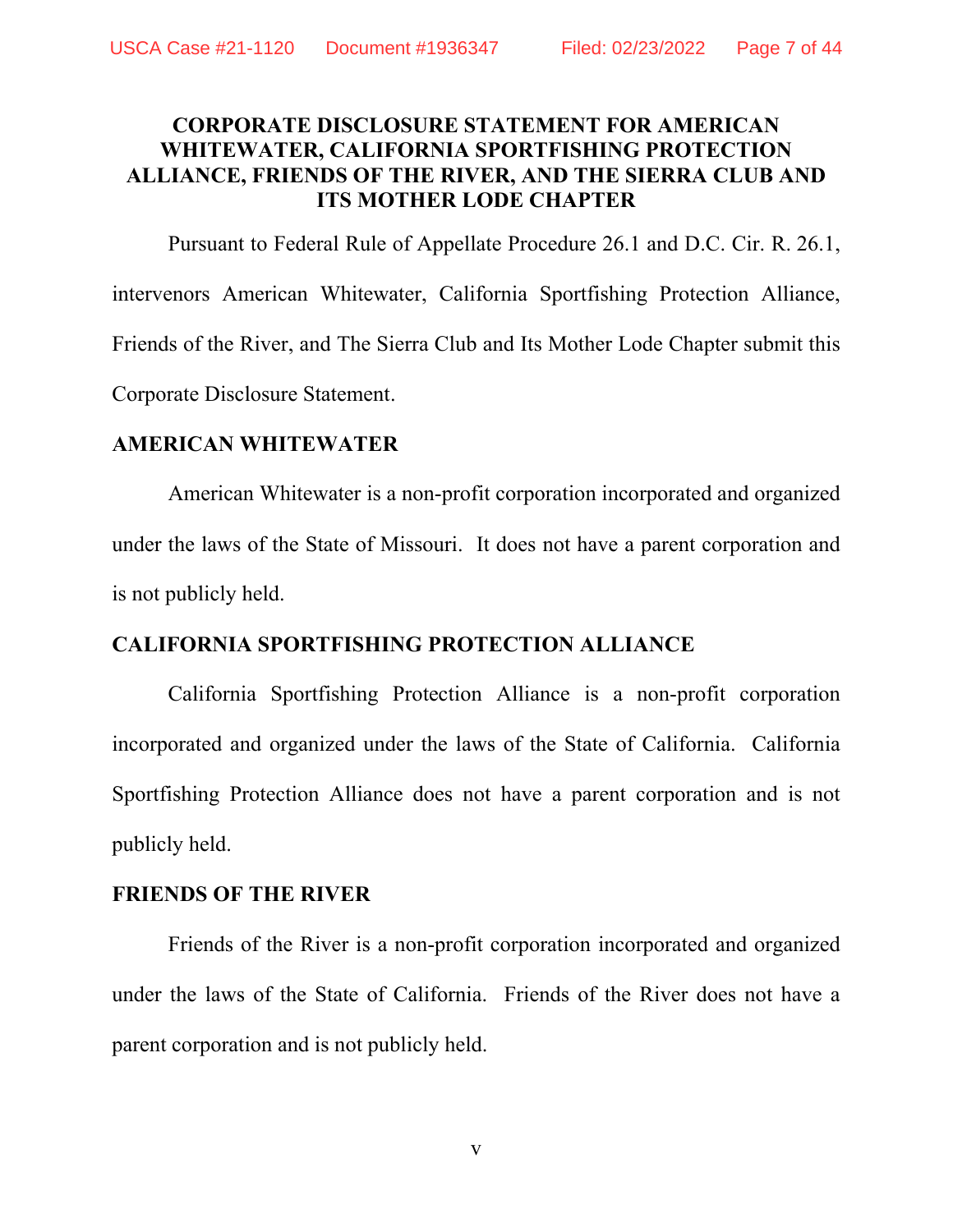# **THE SIERRA CLUB AND ITS MOTHER LODE CHAPTER**

The Sierra Club and its Mother Lode Chapter is a non-profit corporation incorporated and organized under the laws of the State of California. The Sierra Club and its Mother Lode Chapter do not have a parent corporation and is not publicly held.

Dated: February 23, 2022 /s/ Julie Gantenbein (w/ permission) Julie Gantenbein

> *Counsel for Intervenors American Whitewater, California Sportfishing Protection Alliance, Friends of the River, and Sierra Club and its Mother Lode Chapter*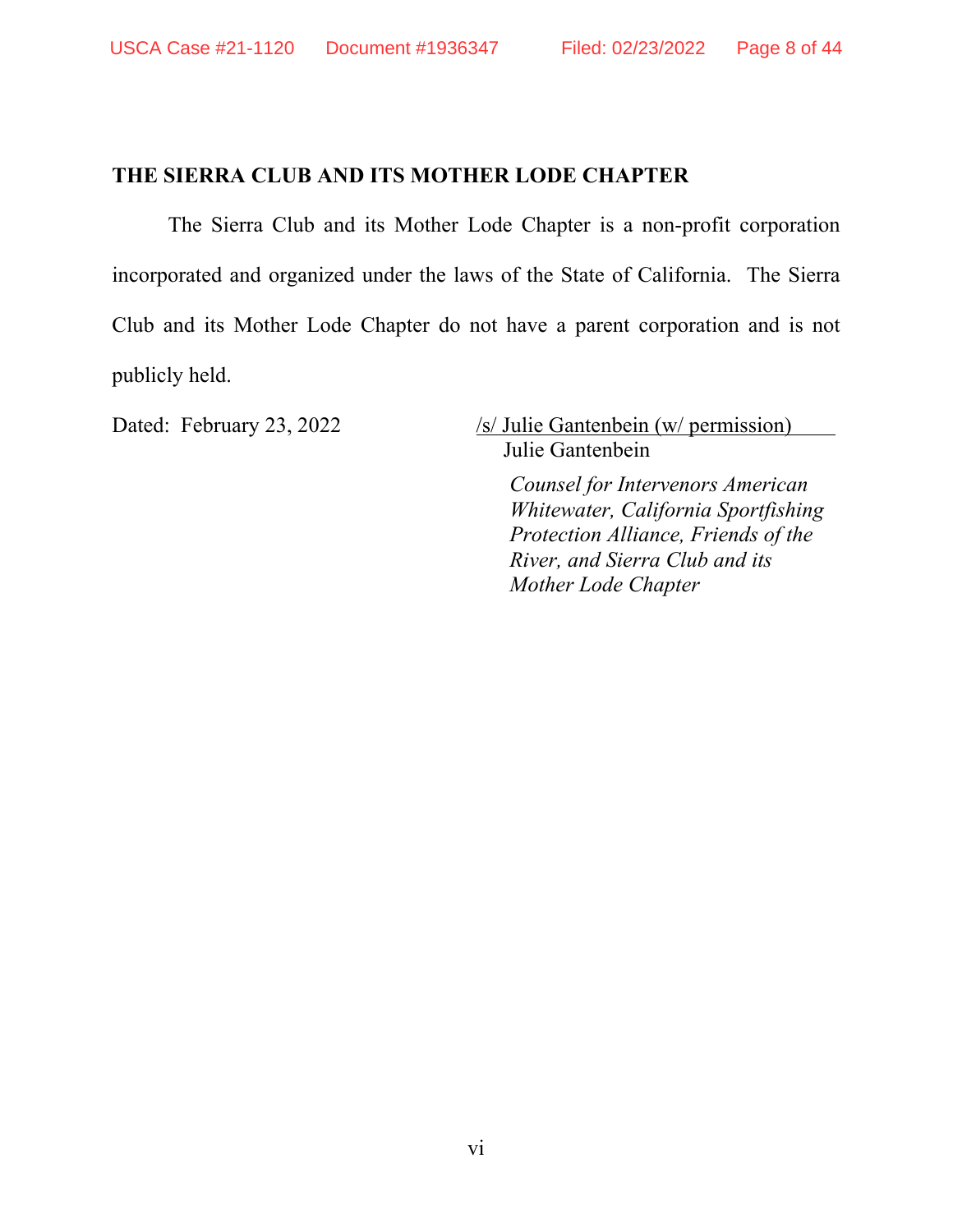# **TABLE OF CONTENTS**

|             | CERTIFICATE AS TO PARTIES, RULINGS, AND RELATED CASES  i                                                                                                 |
|-------------|----------------------------------------------------------------------------------------------------------------------------------------------------------|
|             | CORPORATE DISCLOSURE STATEMENT FOR TUOLUMNE RIVER                                                                                                        |
|             | CORPORATE DISCLOSURE STATEMENT FOR AMERICAN<br>WHITEWATER, CALIFORNIA SPORTFISHING PROTECTION<br>ALLIANCE, FRIENDS OF THE RIVER, AND THE SIERRA CLUB AND |
|             |                                                                                                                                                          |
|             |                                                                                                                                                          |
|             |                                                                                                                                                          |
|             |                                                                                                                                                          |
|             |                                                                                                                                                          |
| A.          |                                                                                                                                                          |
| <b>B.</b>   |                                                                                                                                                          |
| $C_{\cdot}$ |                                                                                                                                                          |
|             |                                                                                                                                                          |
|             |                                                                                                                                                          |
|             | FERC CORRECTLY HELD THAT THE BOARD DID NOT WAIVE                                                                                                         |
| A.          | The Board "Acted" On The Districts' Requests And Thus Did                                                                                                |
|             | The plain language of Section 401's waiver provision<br>1.                                                                                               |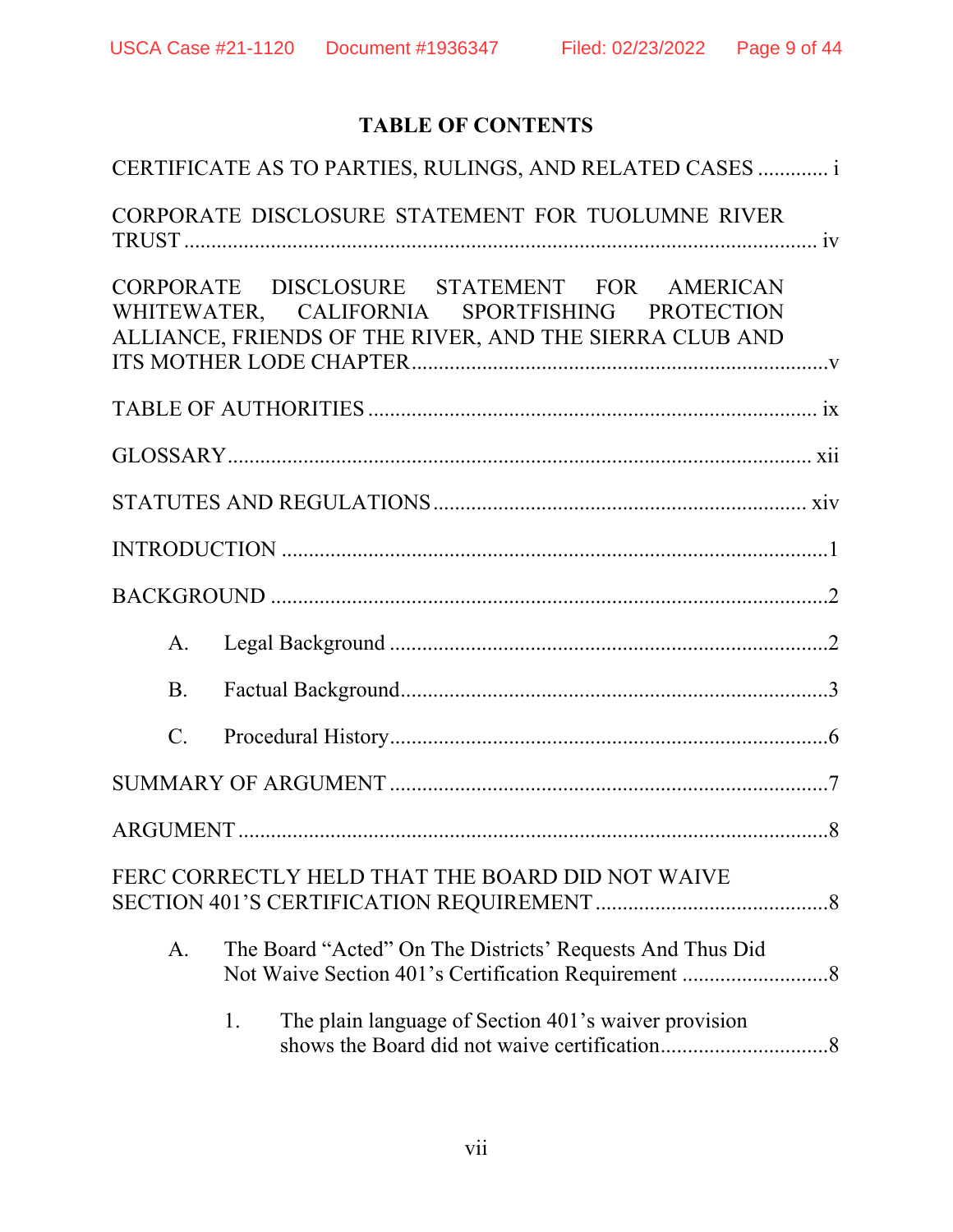|                   | 2. | The structure of Section 401 demonstrates that no waiver                                                          |
|-------------------|----|-------------------------------------------------------------------------------------------------------------------|
|                   | 3. | Denials without prejudice serve Section 401's purpose12                                                           |
| Β.                |    |                                                                                                                   |
|                   | 1. | The Districts' theory equating "denial" with "waiver"                                                             |
|                   | 2. | The Districts' cited cases turned on refusal or failure to                                                        |
|                   | 3. | The Districts' attacks on the Board's motivations for<br>their denials are irrelevant and factually unsupported20 |
|                   | 4. | The Districts' policy arguments are irrelevant and<br>.25                                                         |
| <b>CONCLUSION</b> |    | .26                                                                                                               |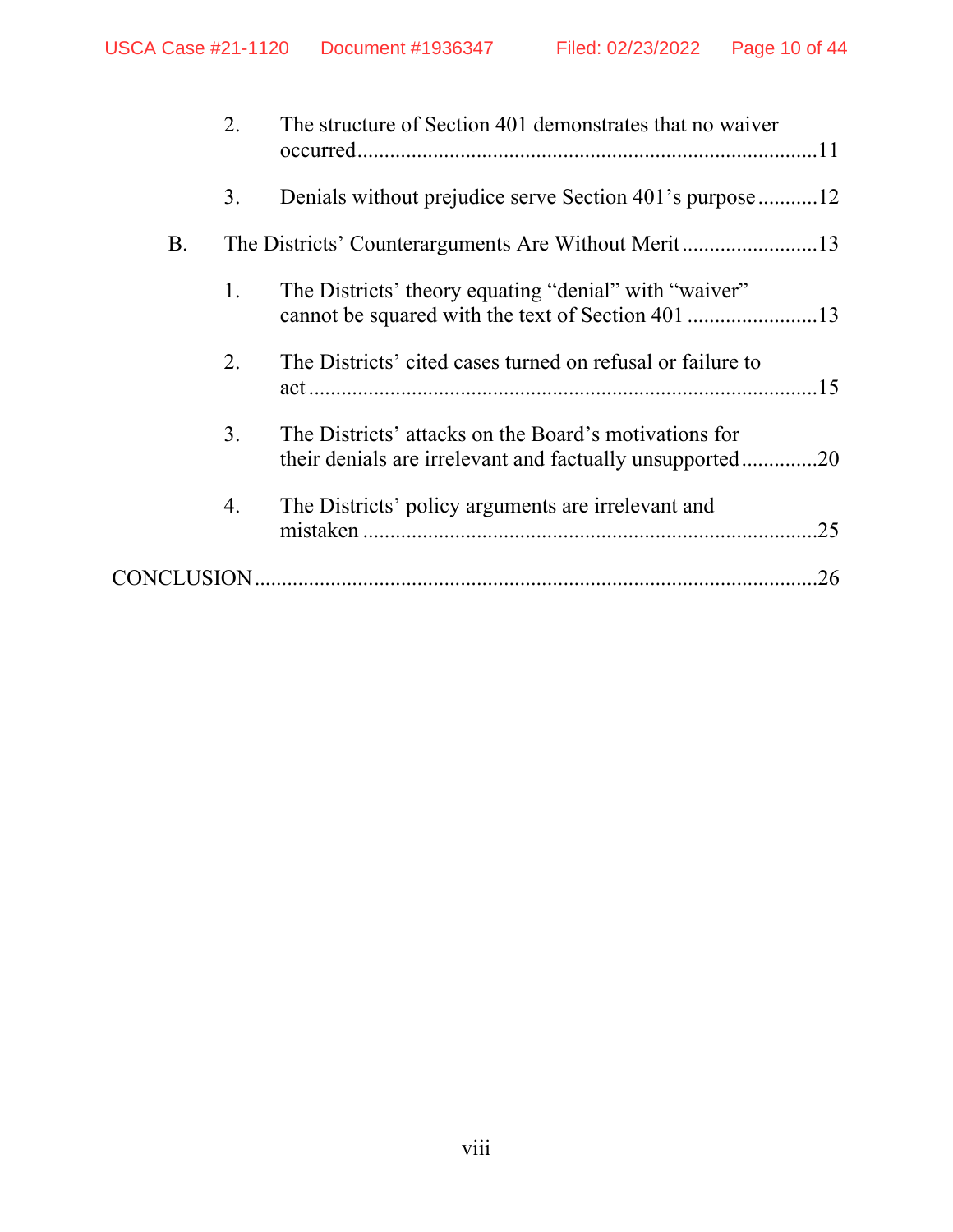# **TABLE OF AUTHORITIES**

# **Page(s)**

# **Cases**

| Alcoa Power Generating Inc. v. FERC,                              |
|-------------------------------------------------------------------|
| Allegheny Defense Project v. FERC,                                |
| Appalachian Voices v. State Water Control Bd.,                    |
| Bangor Hydro-Elec. Co. v. Bd. of Env't Prot.,                     |
| Delaware Riverkeeper Network v. FERC,                             |
| *Hoopa Valley Tribe v. FERC,                                      |
| In re Clean Water Act Rulemaking,                                 |
| International Paper Co. v. Ouellette,                             |
| Keating v. FERC,                                                  |
| Long Lake Energy Corp. v. N.Y. State Dep't of Env't Conservation, |
| Nat'l Ass'n of Mfrs. v. Dep't of Defense,                         |
| New York State Dep't of Env't Conservation v. FERC,               |
| New York State Dep't of Env't Conservation v. FERC,               |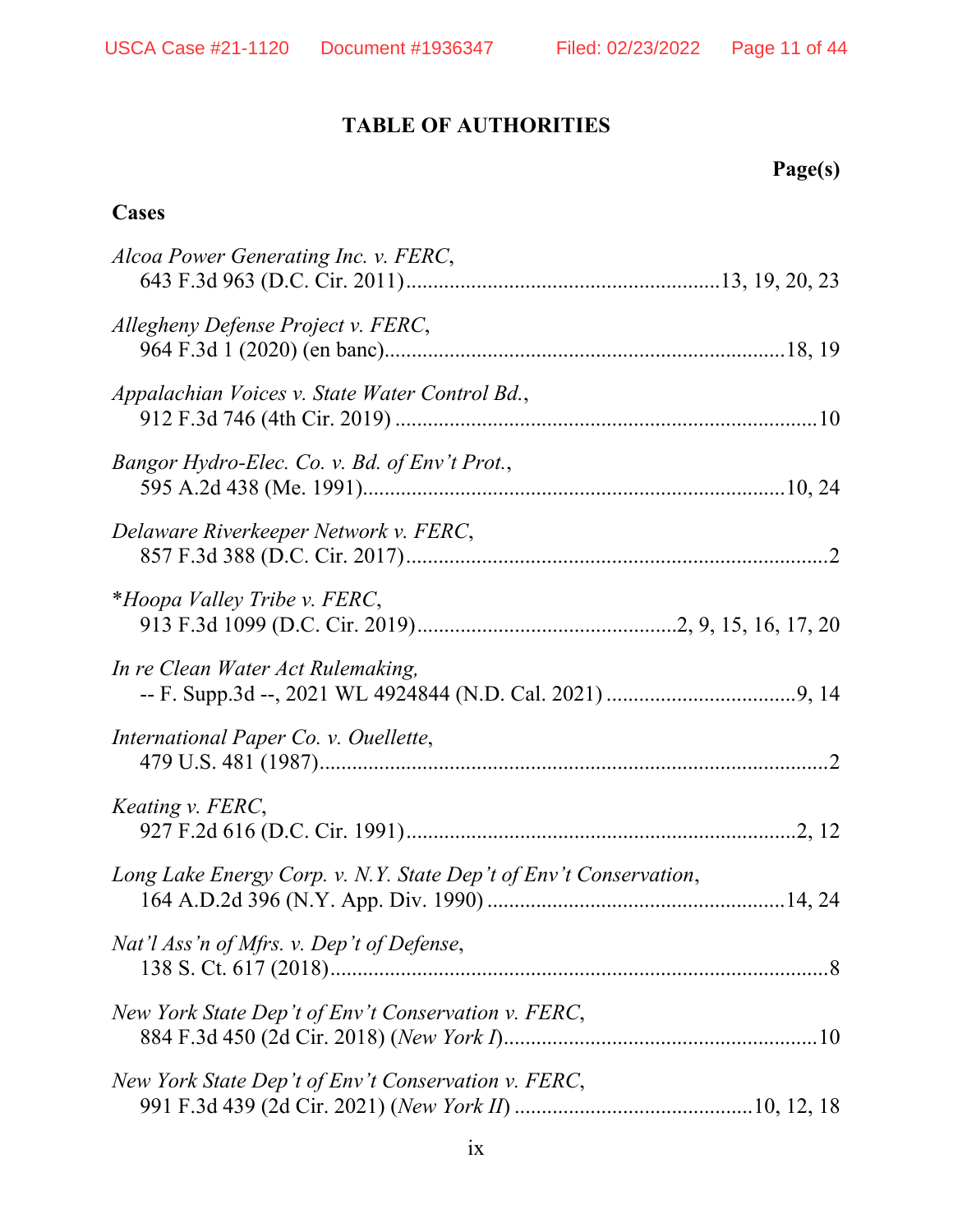| North Carolina Department of Environmental Quality v. FERC,                                                                                                                                             |
|---------------------------------------------------------------------------------------------------------------------------------------------------------------------------------------------------------|
| PUD No. 1 of Jefferson Cnty. v. Washington Dep't of Ecology,                                                                                                                                            |
| S.D. Warren Co. v. Maine Bd. of Env't Prot.,                                                                                                                                                            |
| Sierra Club v. U.S. Army Corps of Engineers,                                                                                                                                                            |
| Universal Health Servs. v. United States,                                                                                                                                                               |
| <b>Adminstrative Proceedings</b>                                                                                                                                                                        |
| Clean Water Act Section 401 Certification Rule,                                                                                                                                                         |
| In re the Petition of Foothill/eastern Transportation Corridor Agency<br>for Review of the Denial of Waste Discharge Requirements,<br>Order No. WQ 2014-0154, 2014 WL 5148275, (Cal. State Water<br>.22 |
| Turlock Irrigation District & Modesto Irrigation District,<br>"Declaratory Order On Waiver Of Water Quality Certification,"                                                                             |
| Turlock Irrigation District & Modesto Irrigation District,<br>"Order Addressing Arguments Raised On Rehearing,"                                                                                         |
| <b>Statutes and Regulations</b>                                                                                                                                                                         |
|                                                                                                                                                                                                         |
|                                                                                                                                                                                                         |
|                                                                                                                                                                                                         |
| 33 U.S.C. § 1341  2, 5, 9, 10, 11, 12, 13, 14, 15, 16, 17, 18, 20, 21, 23, 24, 25                                                                                                                       |
|                                                                                                                                                                                                         |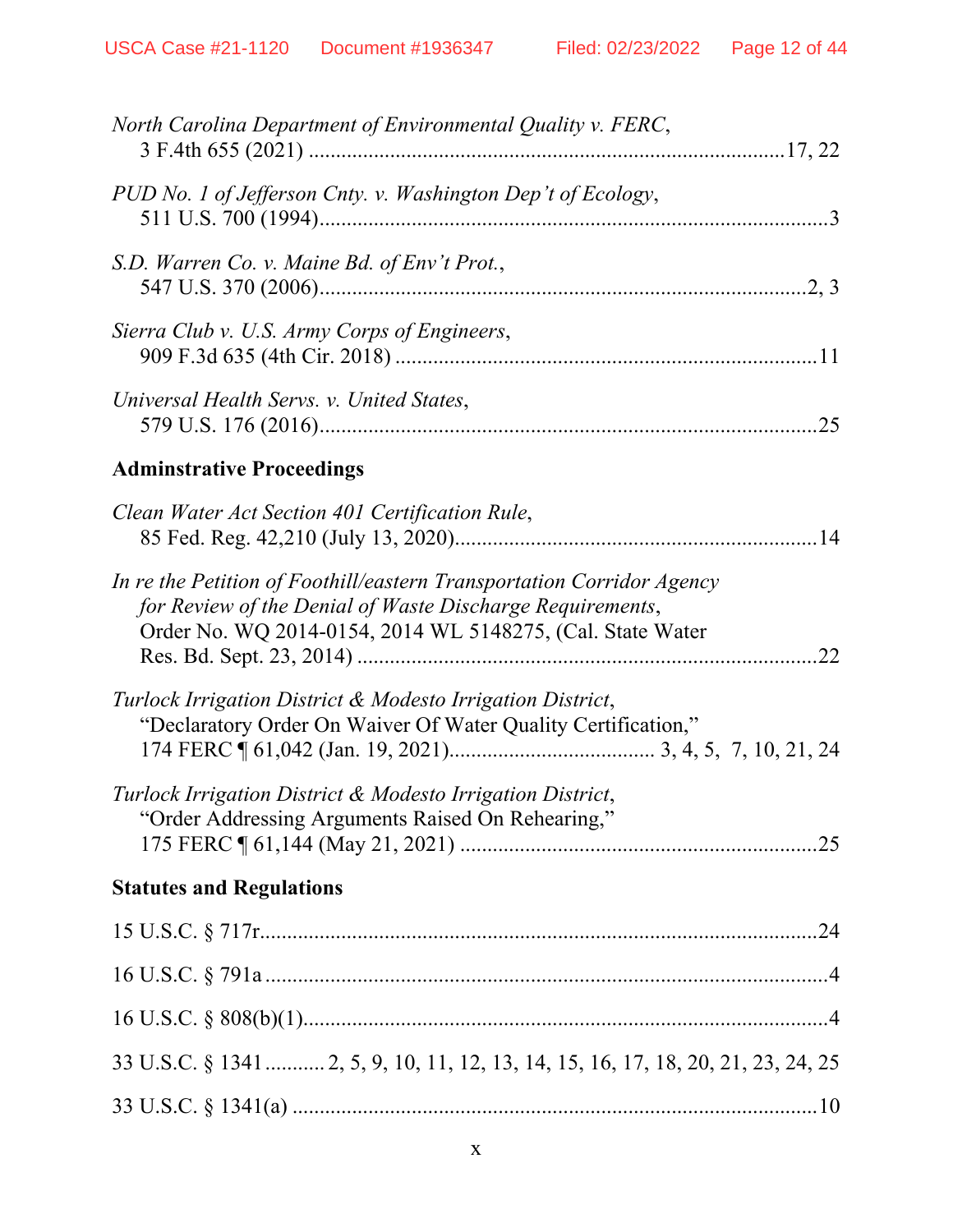| <b>Other Authorities</b> |  |
|--------------------------|--|
|                          |  |
|                          |  |
|                          |  |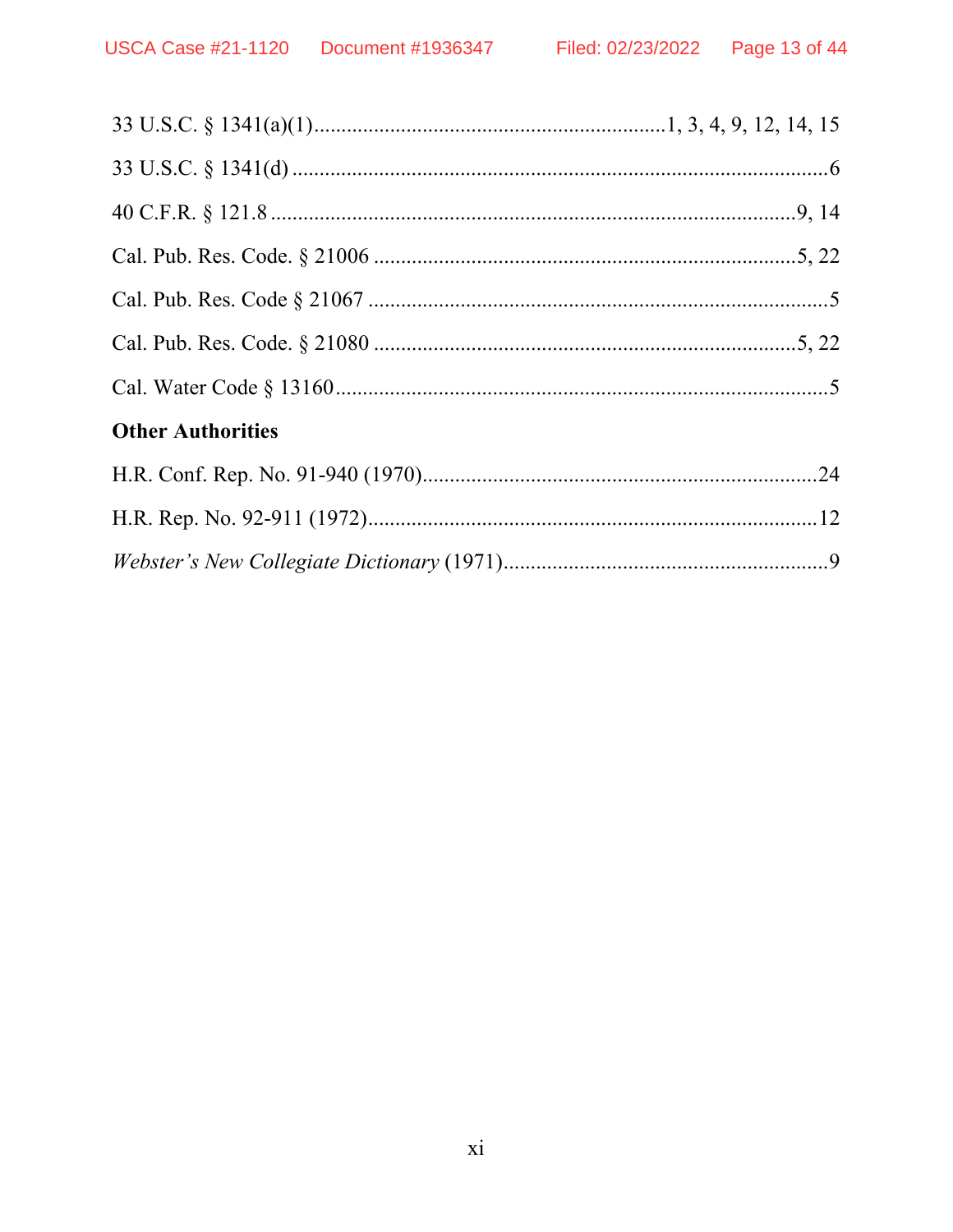# Board Intervenor State Water Resources Control Board Br. Brief of Petitioners CA-Act CA-Act California Environmental Quality Act Conservation Group Intervenors | Intervenors Tuolumne River Trust, American Whitewater, California Sportfishing Protection Alliance, Friends of the River, and Sierra Club and its Mother Lode Chapter CWA Clean Water Act Declaratory Order *Turlock Irrigation District & Modesto Irrigation District*, "Declaratory Order On Waiver Of Water Quality Certification," Docket Nos. 2299-082, 14581-002 174 FERC ¶ 61,042 (Jan. 19, 2021), JA2012-2032. Districts Petitioners Turlock and Modesto Irrigation Districts EPA Environmental Protection Agency FERC FERC Federal Energy Regulatory Commission FERC Br. Brief of Respondent Hydropower Amici Br. Brief of Amici Kings River Conservation District; Merced Irrigation District, Missouri Basin Municipal Power Agency, d/b/a Missouri River Energy Services; National Hydropower Association; Nevada Irrigation District; Northwest Hydroelectric Association; Public Utility District No. 1 of Snohomish County, Washington;

# **GLOSSARY**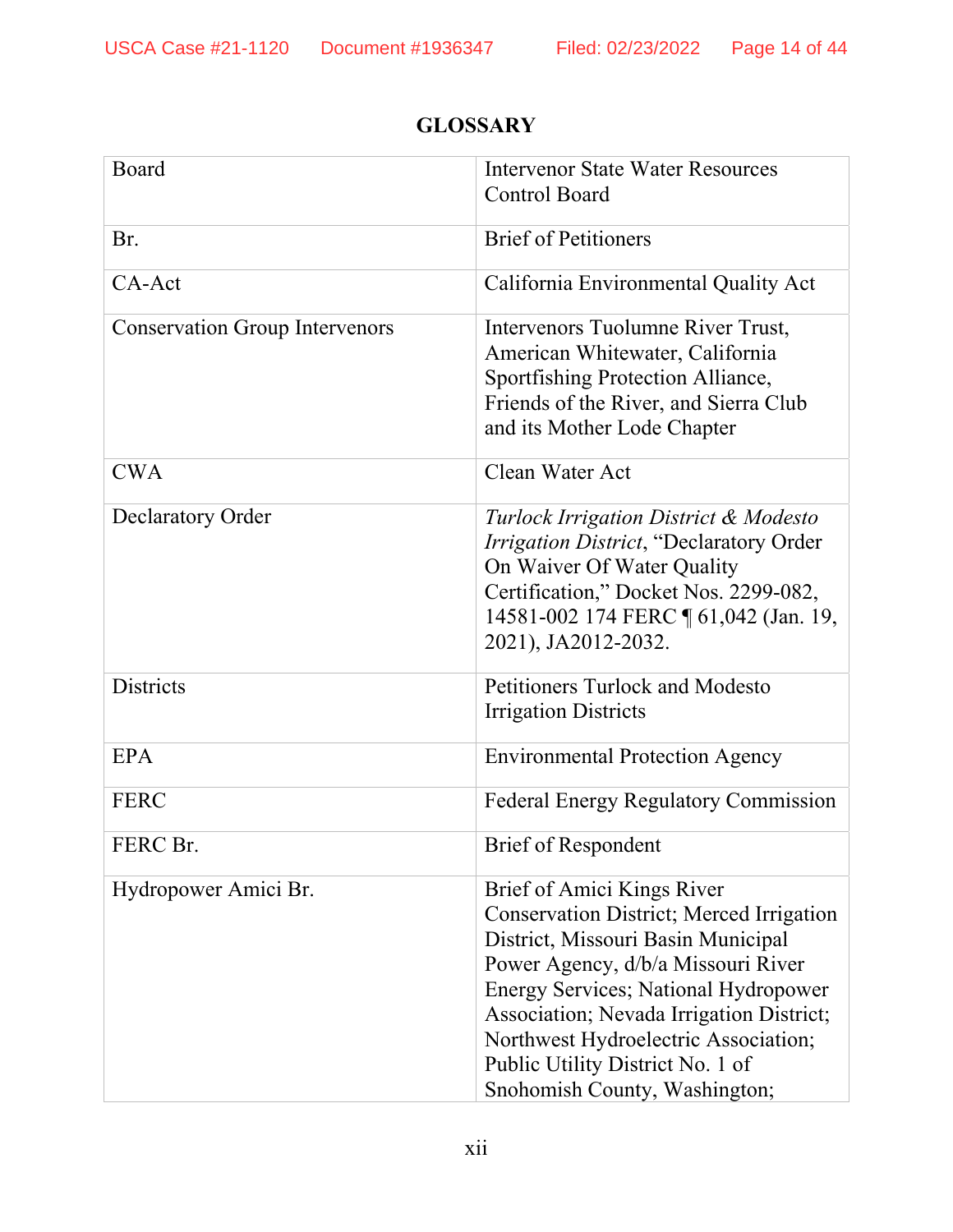|             | Washington; Rye Development; San<br>Diego County Water Authority; South<br>Feather Water and Power Agency; Yuba<br>Water Agency |
|-------------|---------------------------------------------------------------------------------------------------------------------------------|
| <b>NEPA</b> | National Environmental Policy Act                                                                                               |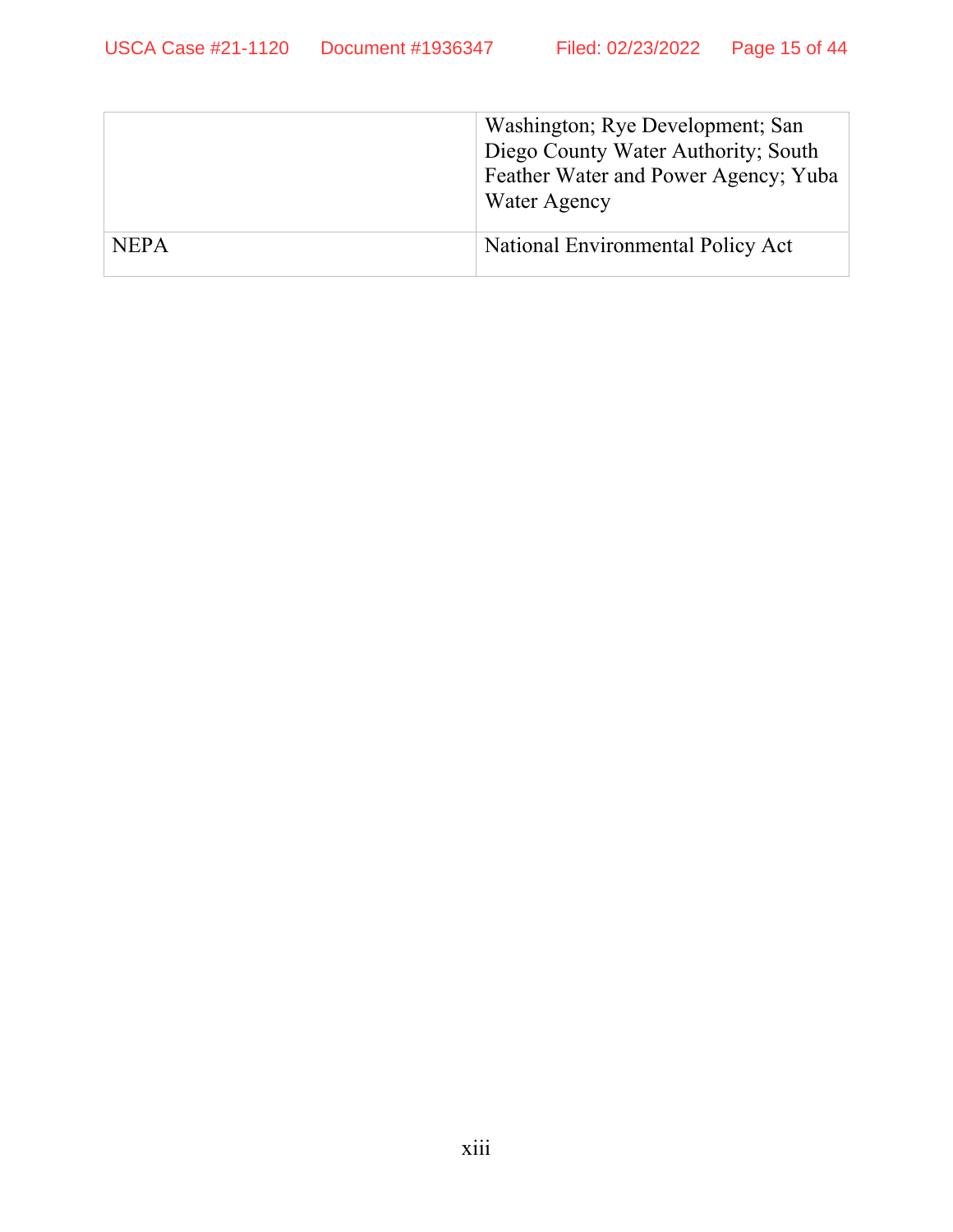# **STATUTES AND REGULATIONS**

All pertinent statutes and regulations are contained in the addenda to the Briefs for Petitioners and Respondent.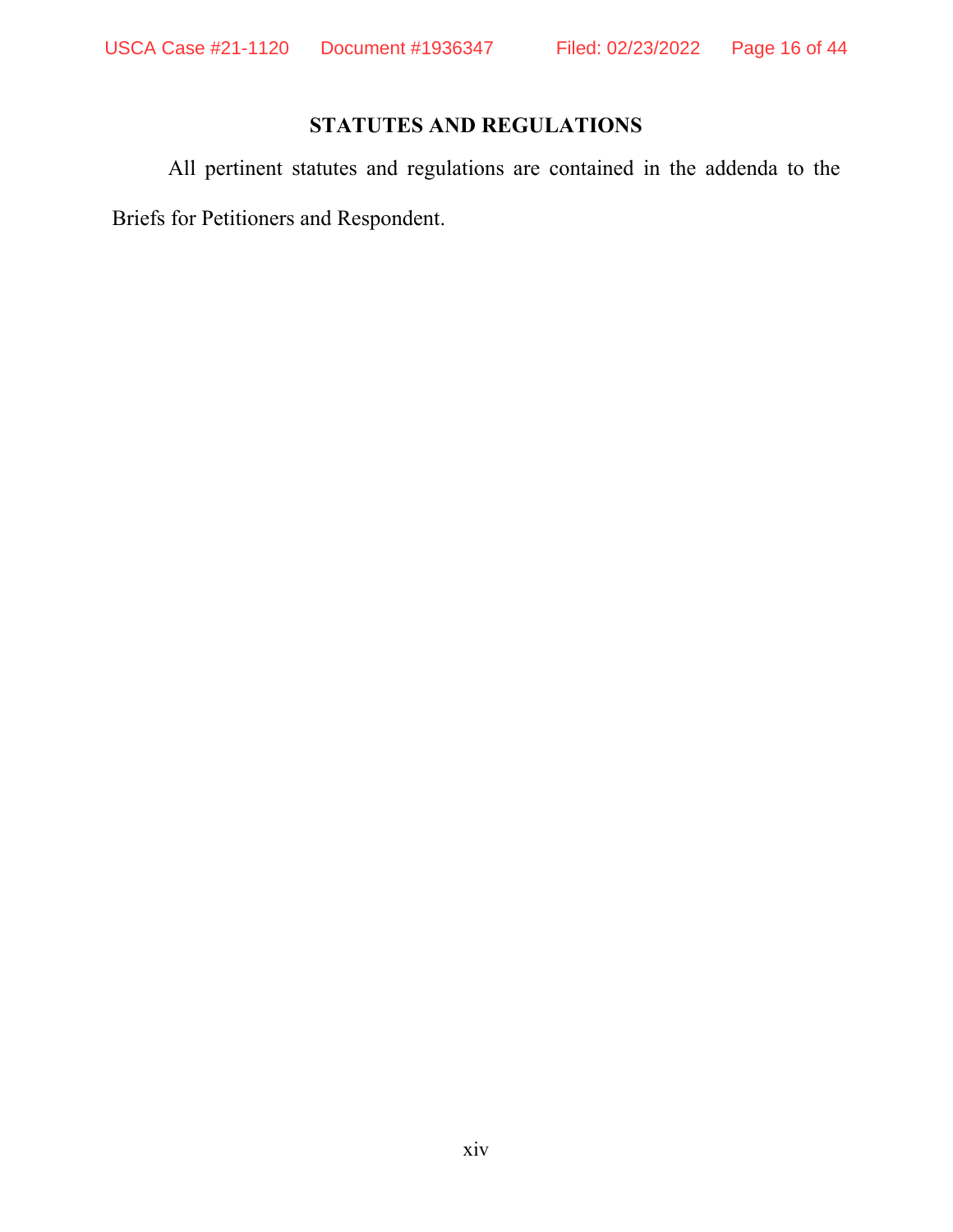#### **INTRODUCTION**

These petitions present a straightforward statutory interpretation question. The Clean Water Act ("CWA") requires an applicant for certain federal licenses to obtain a certification from a state that the proposed project will comply with the state's water quality standards. If the state "fails or refuses to act" on a waterquality-certification request within a specified time, however, the certification requirement is "waived." 33 U.S.C. § 1341(a)(1). Here, intervenor California State Water Resources Control Board ("Board"), the agency responsible for water quality certifications in California, *denied* petitioners Turlock and Modesto Irrigation Districts' ("Districts") requests within the specified time without prejudice to the Districts filing later requests. FERC thus correctly concluded that the Board had "acted" on the Districts' requests and so the CWA's certification requirement had not been waived.

In seeking this Court's review, the Districts press for a far more complicated conclusion. Rather than ask whether the state "acted" as the statute commands, the Districts would ask whether the state's actions were a secret "scheme to evade" the statutory time-limit. That approach has nothing to recommend it. Most fundamentally, it is foreclosed by the text of the statute. It would also be a nightmare to administer—the Districts admit that their proposed "scheme" inquiry would require consideration of "[m]ultiple factors and fact-specific scenarios."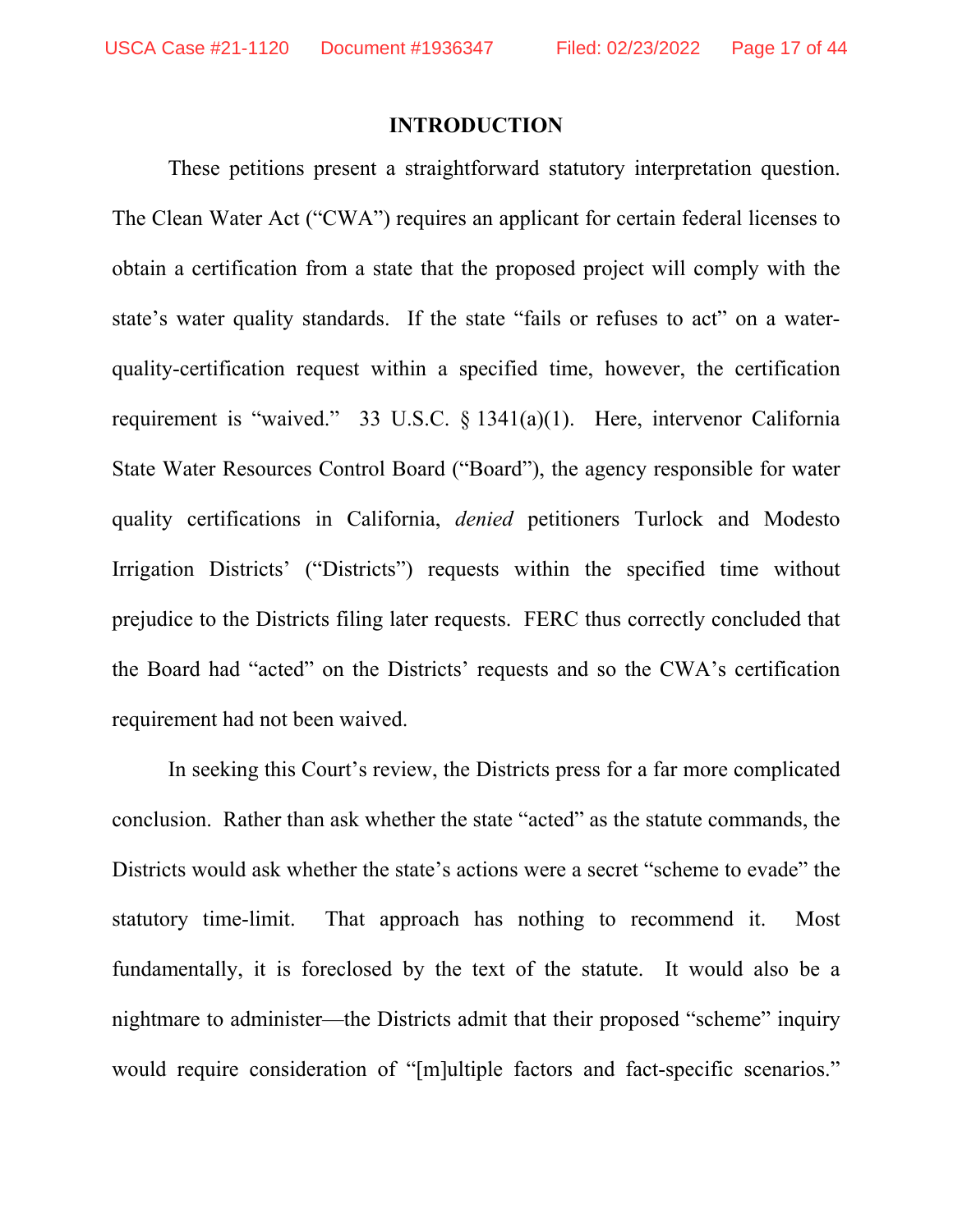Br. 46-47. It would also shift challenges to state denials of water quality certifications from state courts, where they belong, to FERC and this Court, as federal license applicants would attempt to paint any denials as "schemes to evade," just like the Districts do here. Nor is the approach required by this Court's decision in *Hoopa Valley Tribe v. FERC*, 913 F.3d 1099 (D.C. Cir. 2019). That decision hinged on the state's contractual refusal to act in finding a waiver. Because the Board acted here, no such waiver occurred.

#### **BACKGROUND**

#### **A. Legal Background**

Congress enacted the CWA "to restore and maintain the chemical, physical, and biological integrity of the Nation's waters." *S.D. Warren Co. v. Maine Bd. of Env't Prot.*, 547 U.S. 370, 373 (2006). While the CWA "establishes a regulatory 'partnership' between the Federal Government and the source State," *International Paper Co. v. Ouellette*, 479 U.S. 481, 489-90 (1987), the states remain "the prime bulwark in the effort to abate water pollution." *Delaware Riverkeeper Network v. FERC*, 857 F.3d 388, 393-94 (D.C. Cir. 2017).

"One of the primary mechanisms through which the states may assert the broad authority reserved to them is the certification requirement set out in section 401" of the CWA. *Keating v. FERC*, 927 F.2d 616, 622 (D.C. Cir. 1991) (citing 33 U.S.C. § 1341). That section "requires an applicant for a federal license or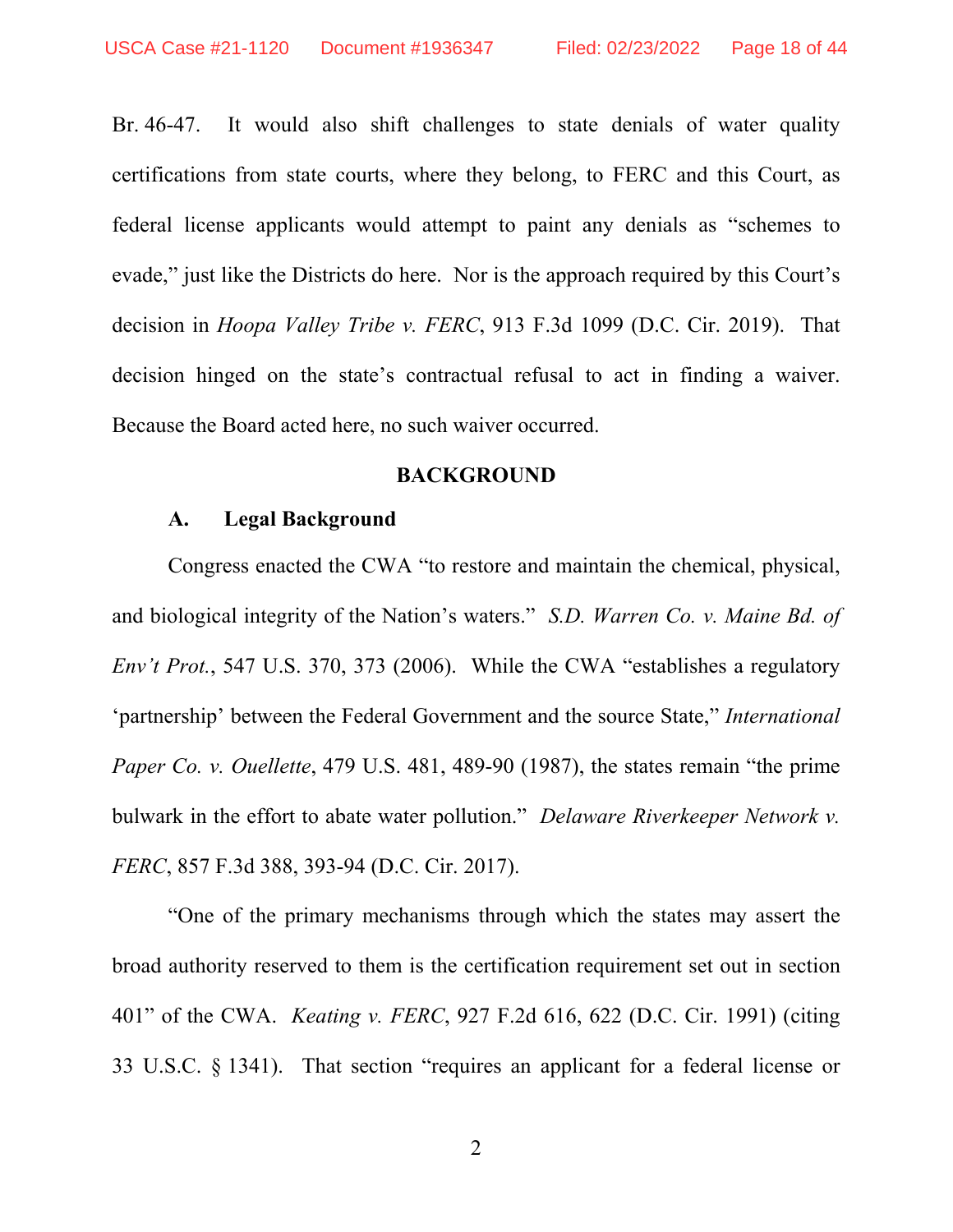permit to conduct any activity 'which may result in any discharge into the navigable waters" to obtain a water quality "certification" from the state in which the discharge originates. *PUD No. 1 of Jefferson Cnty. v. Washington Dep't of Ecology*, 511 U.S. 700, 707 (1994). In that certification, the state certifies that the applicant's activity "will not violate certain water quality standards, including those set by the State's own laws." *S.D. Warren Co.*, 547 U.S. at 374. But "[i]f the State . . . fails or refuses to act on a request for certification, within a reasonable period of time (which shall not exceed one year) after receipt of such request, the certification requirements" "shall be waived with respect to such Federal application." 33 U.S.C. § 1341(a)(1)*.*

#### **B. Factual Background**

The Districts operate two hydroelectric projects located on the Tuolumne River—the Don Pedro Project and the La Grange Project. *Turlock Irrigation District & Modesto Irrigation District*, "Declaratory Order On Waiver Of Water Quality Certification," 174 FERC ¶ 61,042, ¶ 1 (Jan. 19, 2021) ("Declaratory Order"), JA2012. By altering the natural hydrologic flow regime of the river and blocking fish passage, those projects adversely affect the health of the Tuolumne River watershed, its biological and aesthetic resources, and its recreational opportunities. JA0692-0693; JA1245, JA1293-1294, JA1562-1563, JA1564; *see also S.D. Warren*, 547 U.S. at 385. For instance, recreational opportunities in the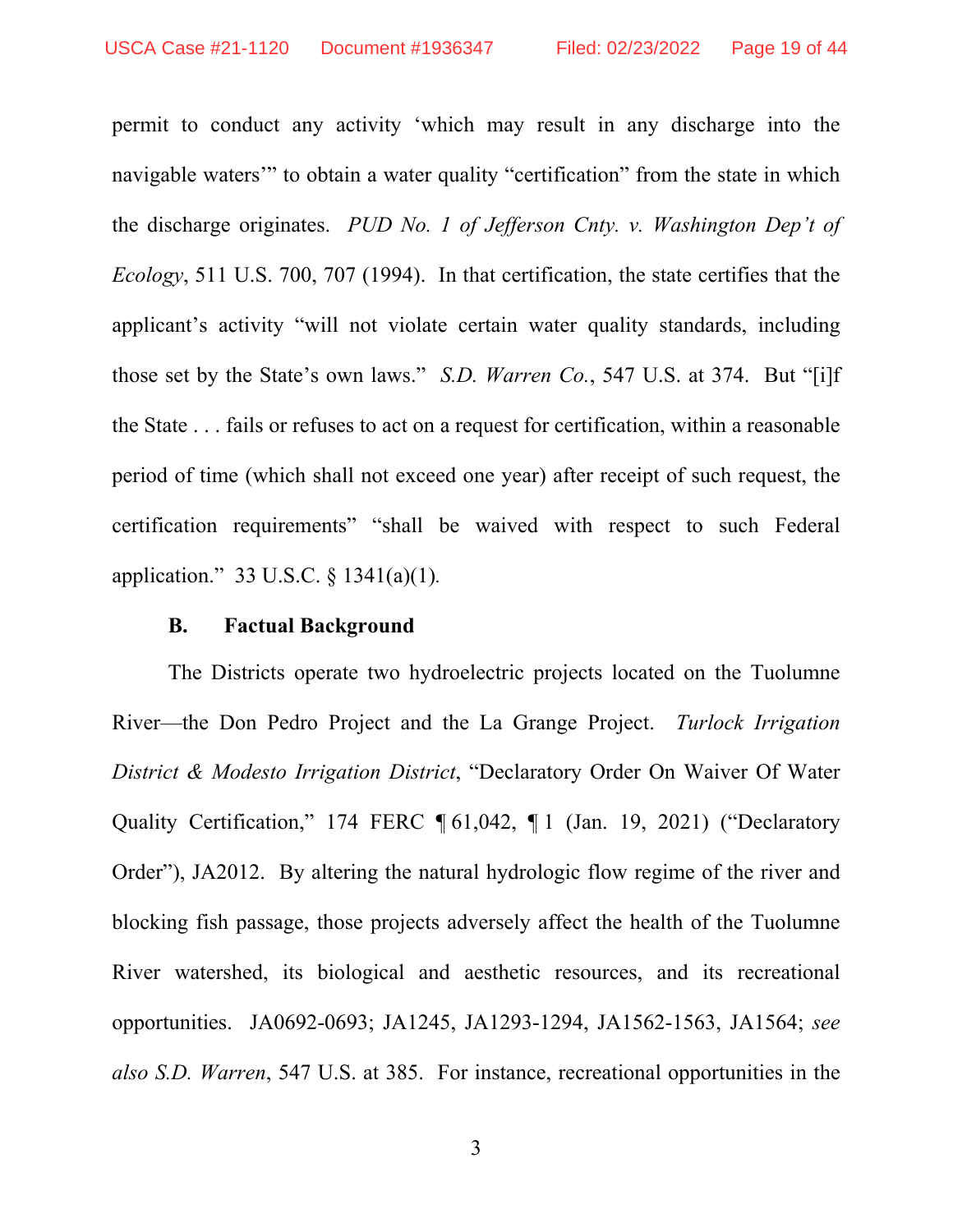Tuolumne River watershed depend upon healthy populations of fish and other aquatic species. JA0692. Yet, because of insufficient flows, the numbers of anadromous fish species currently residing in the watershed are extremely depressed. JA0693; JA1330. The projects thus directly implicate the interests of Conservation Group Intervenors, which are non-profit organizations committed to protecting the nondevelopmental values of the Tuolumne River watershed, and their members, who use the river. JA753-819; JA1725-1779; JA1999-2011.

Under the Federal Power Act, FERC has authority to license certain nonfederal hydroelectric facilities for terms of 30 to 50 years. 16 U.S.C. § 791a *et seq*. A licensee is required to reapply for a new license two years before license expiration. 16 U.S.C.  $\&$  808(b)(1). In April 2014, the Districts applied for a new license to continue operating the Don Pedro Project as its existing license was set to (and did) expire in April 2016. Declaratory Order ¶2, JA2012-2013. In October 2017, the Districts filed for an original license for the already constructed, but unlicensed La Grange Project after FERC staff found that it requires licensing as well. *Id*. ¶3, JA2013.

As both projects "may result in any discharge into the navigable waters" (33 U.S.C.  $\frac{1341(a)(1)}{10}$ , the Districts were also required to obtain water quality certifications from the Board. On January 26, 2018, the Districts applied for water quality certifications from the Board for both projects. Declaratory Order ¶5,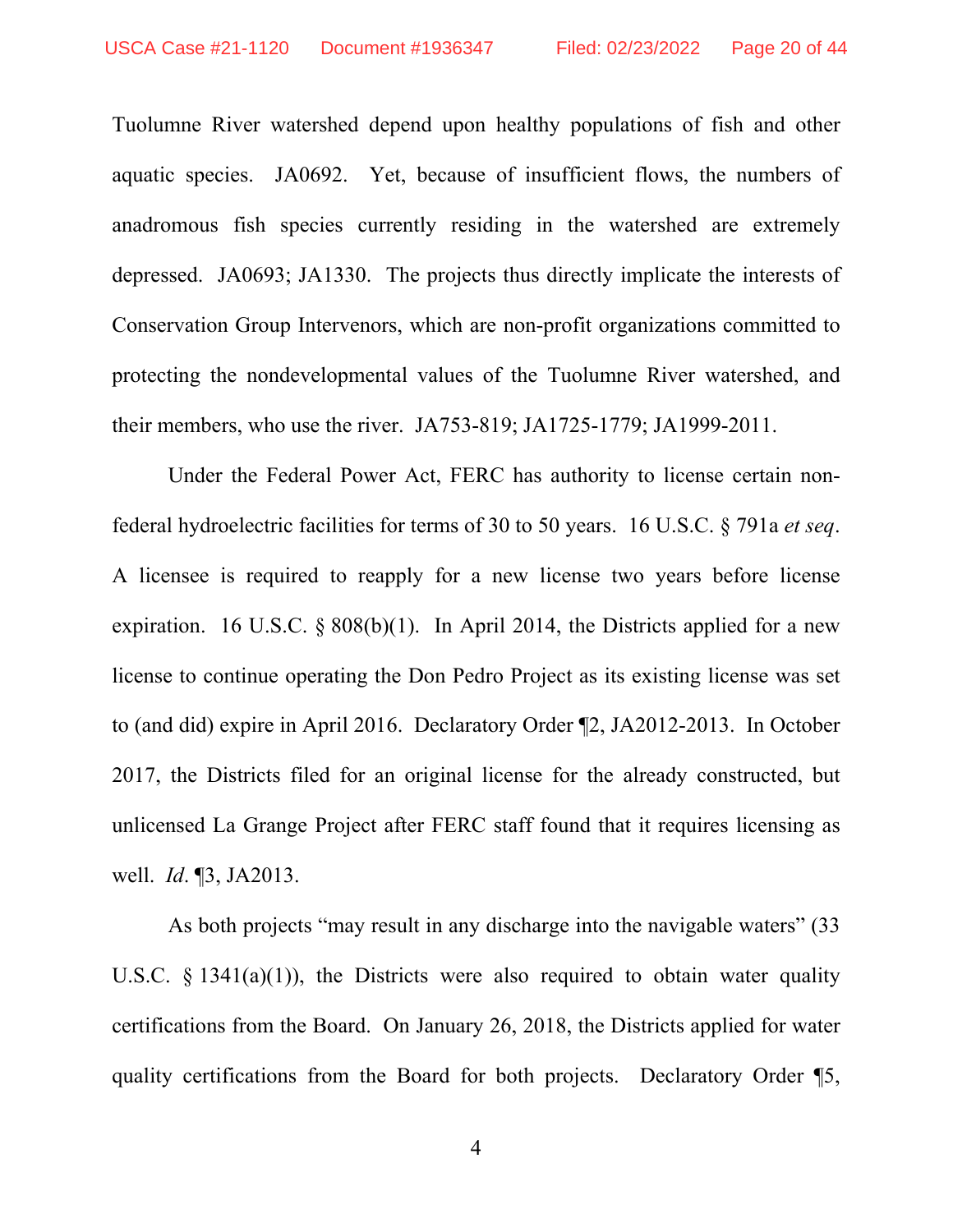JA2013-2014. In their applications, the Districts announced their intention to serve as "[l]ead [a]gencies" for purposes of completing environmental review under the California Environmental Quality Act ("CA-Act"). JA0707-0712; JA0701-0706. Under CA-Act, "'[l]ead agency' means the public agency which has the principal responsibility for carrying out or approving a project which may have a significant effect upon the environment." Cal. Pub. Res. Code § 21067. Until a June 2020 amendment, the Board could not issue a Section 401 certification before the lead agency had completed the CA-Act process. Cal. Pub. Res. Code. §§ 21006, 21080; *see* Cal. Water Code § 13160.

On January 24, 2019—within one year of receiving the applications—the Board denied the Districts' applications without prejudice. Declaratory Order ¶6, JA2014; JA0820-0822. The Board explained that FERC had not completed review under the National Environmental Policy Act ("NEPA"), that the Districts had not started the CA-Act process, and that the Board could not issue certification before completion of the CA-Act process. Declaratory Order ¶6, JA2014; JA0820-0822.

On April 22, 2019, the Districts again requested water quality certifications for the projects. Declaratory Order ¶8, JA2014-2015. On April 20, 2020—again within one year of receiving the Districts' requests—the Board denied the requests without prejudice. *Id.* **[9, JA2015.** The Board noted that it "may not issue a certification until the requirements for compliance with [CA-Act] are met." *Id.*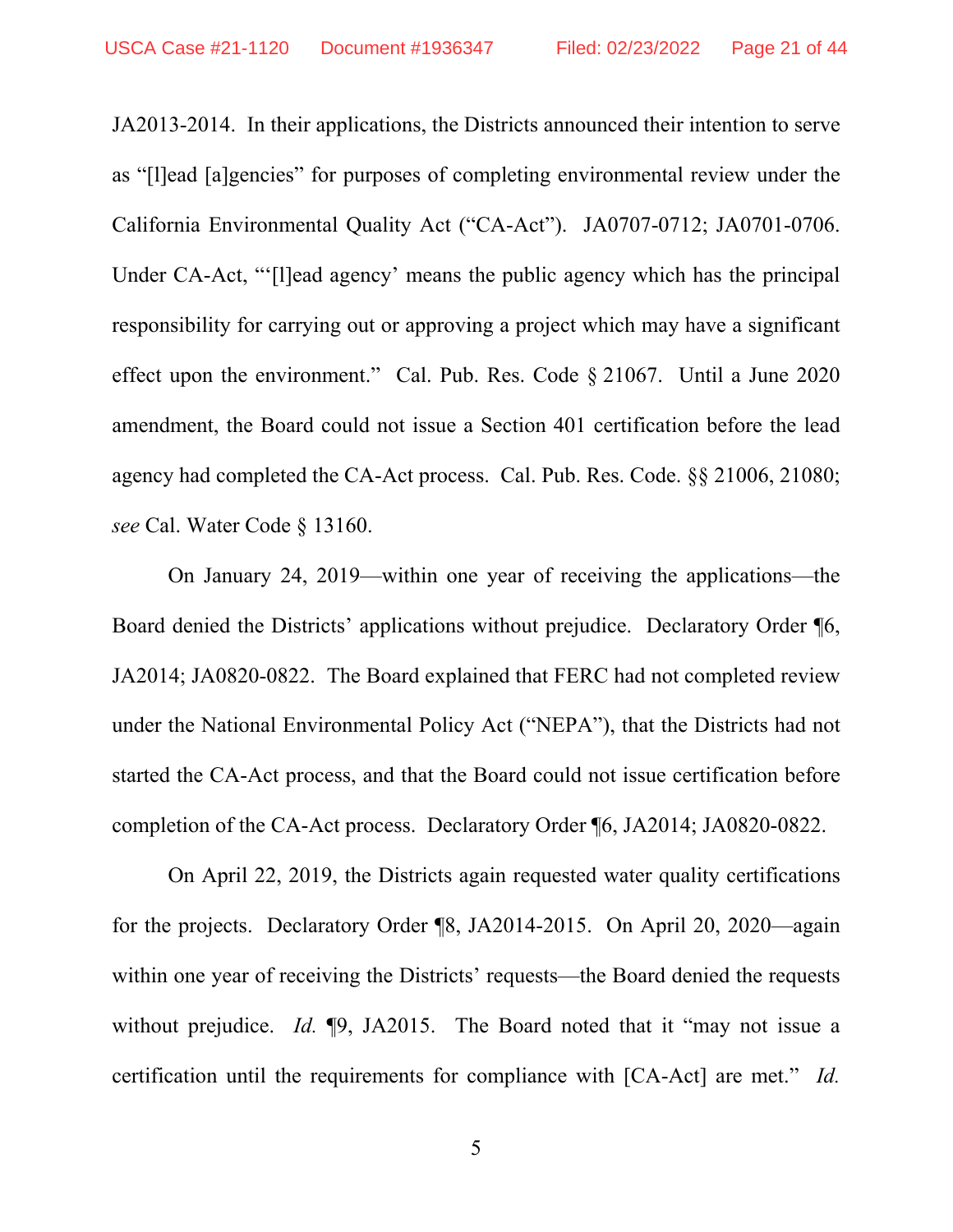The Board also concluded that "the proposed activity does not comply with applicable water quality standards and other appropriate requirements." *Id.* 

The Districts submitted third requests for water quality certifications, but withdrew them in November 2020. *Id.* **[10-11, JA2015-2016.** On January 15, 2021, the Board—in accordance with an amendment to the California Water Code that authorized the Board to issue certifications before completion of CA-Act in some cases—issued final water quality certifications for the projects. JA2033("Final Certification"). The CWA allows state certifications to set conditions on the proposed activity. 33 U.S.C. § 1341(d). Consistent with the CWA, the Board's Final Certification set several conditions for the Districts' continued operation of the projects. JA2077-2127. One condition requires the Districts to maintain instream flows of 200 cubic feet per second from July through January. JA2054. These flows are necessary "to maintain recreational beneficial uses" of the river and to protect the river's health. JA2054, JA2079-2080. Without them, the river's water temperature would rise; its water quality would drop; predatory fish species would proliferate while the salmon population would dwindle; and access to recreational boating would be slashed. JA2054-2055.

#### **C. Procedural History**

In October 2020, the Districts petitioned FERC for an order declaring that the Board had waived its authority under Section  $401(a)(1)$  of the CWA to issue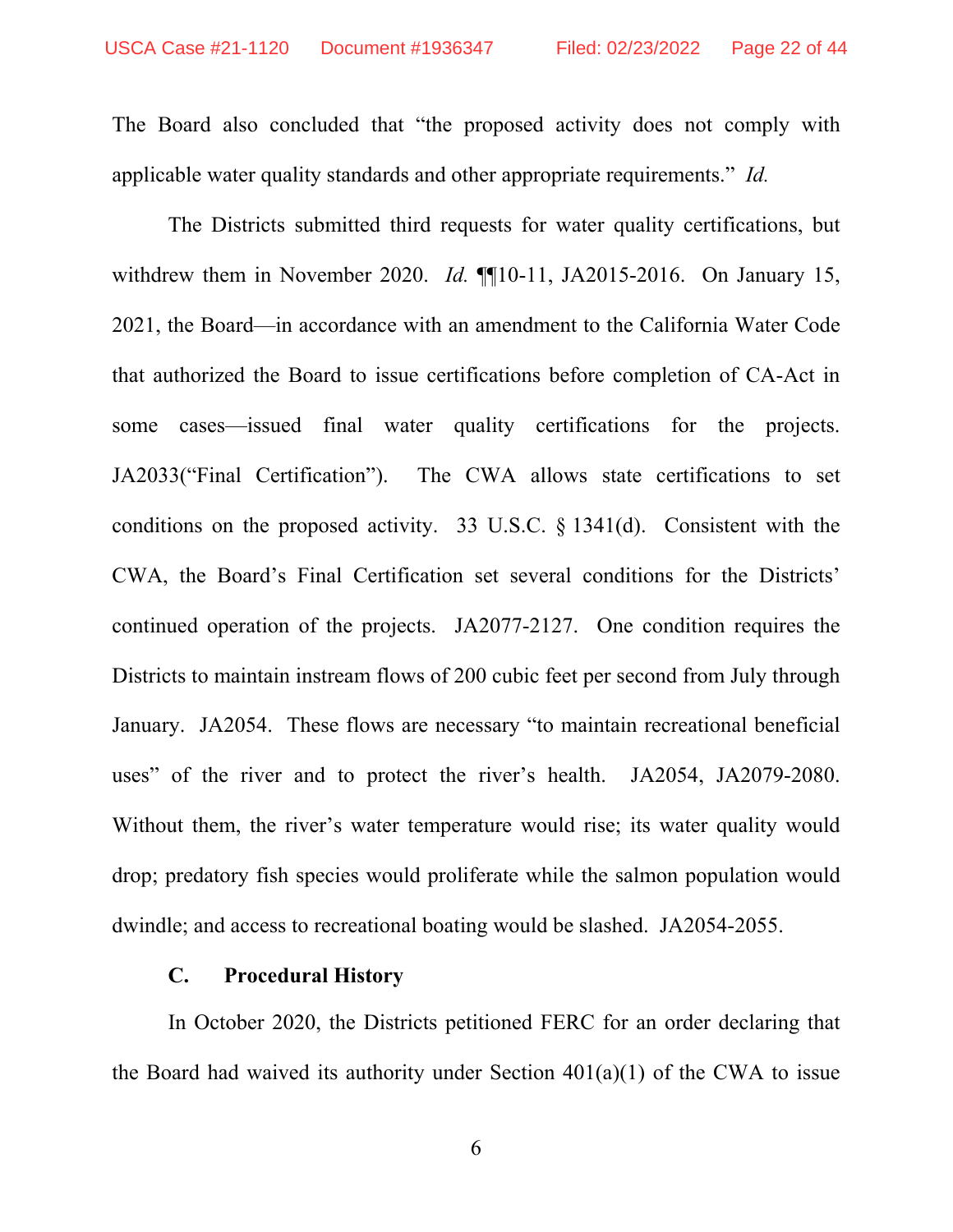water quality certifications for the Don Pedro and La Grange Projects by denying the Districts' applications without prejudice in January 2019 and April 2020. Declaratory Order ¶1, JA2012. Conservation Group Intervenors, as well as the Board, opposed the petition. JA1690-1724; JA1725-1779; JA1999-2011.

On January 19, 2021, FERC denied the petition. Declaratory Order ¶1, JA2012. It concluded that the Board did not waive its authority under Section  $401(a)(1)$  because it acted on the Districts' requests within a reasonable time by denying them without prejudice. *Id.* ¶¶20-35, JA2020-2029.

On May 21, 2021, the Districts filed petitions for review. On July 16, 2021, this Court granted Conservation Group Intervenors' motions to intervene. Order, Doc. No. 1906725.

#### **SUMMARY OF ARGUMENT**

FERC correctly held that the Board did not waive Section 401's certification requirement because the Board "acted" on the Districts' water-quality-certification requests within a reasonable time by denying them without prejudice within a year of receipt. The text, structure, and purpose of Section 401 all support that straightforward conclusion.

The Districts' counterarguments are meritless. Their theory that a "denial" of certification constitutes a "waiver" of the certification requirement when the denial is supposedly a scheme to evade Section 401's deadline is irreconcilable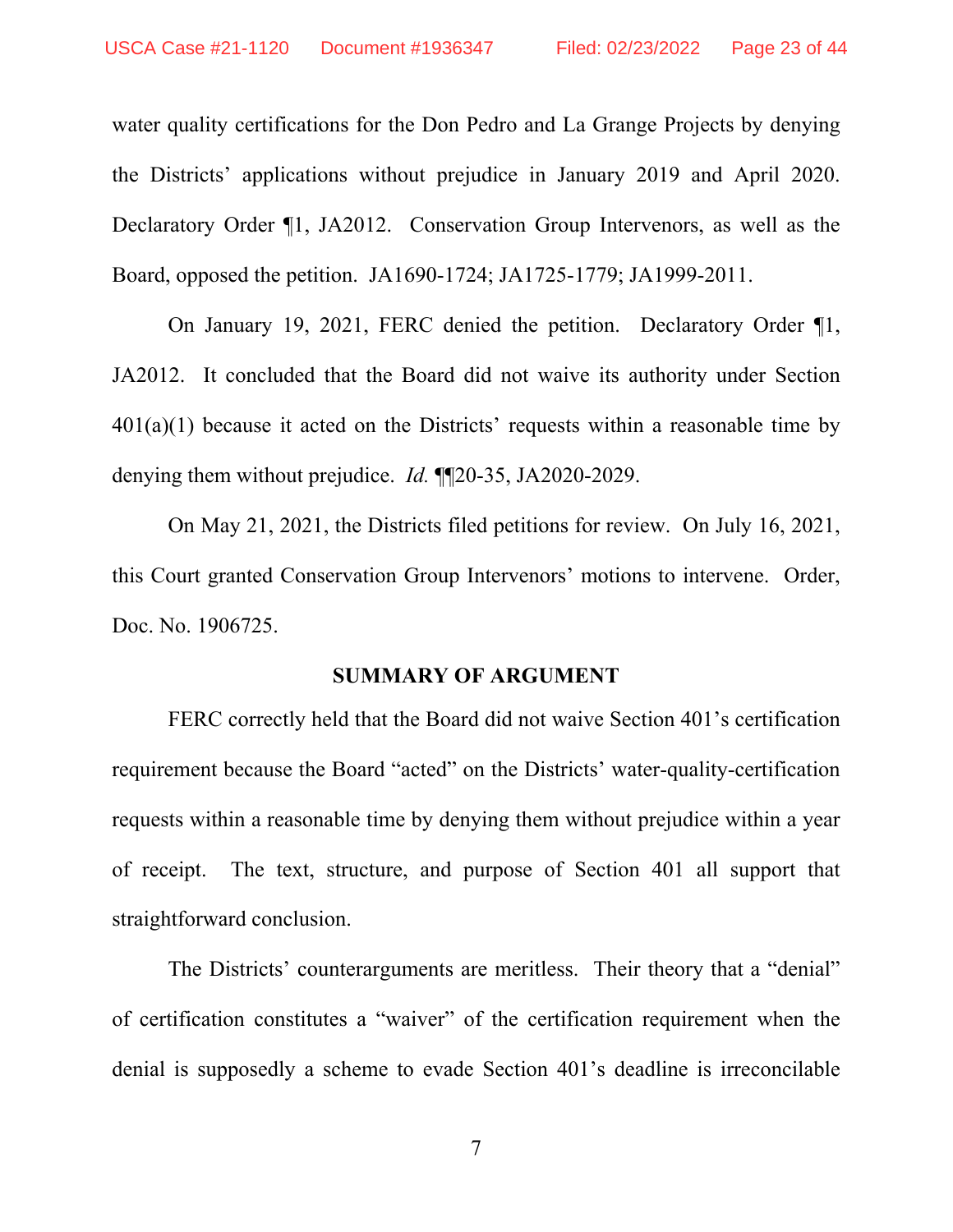with the statute's text. None of the cases the Districts cite supports their interpretation as each of them turned on a state's refusal or failure to act—not illicit intent. The Districts' policy arguments cannot overcome the statute's text, and are mistaken in any event.

#### **ARGUMENT**

# **FERC CORRECTLY HELD THAT THE BOARD DID NOT WAIVE SECTION 401'S CERTIFICATION REQUIREMENT**

**A. The Board "Acted" On The Districts' Requests And Thus Did Not Waive Section 401's Certification Requirement** 

# *1. The plain language of Section 401's waiver provision shows the Board did not waive certification*

Under the plain language of Section 401's waiver provision, the Board did not waive Section 401's certification requirement. When a statute's terms are "unambiguous," a court's "inquiry begins with the statutory text, and ends there as well." *Nat'l Ass'n of Mfrs. v. Dep't of Defense*, 138 S. Ct. 617, 631 (2018) (citation omitted). The language of Section 401's waiver provision is unambiguous. It states:

> [i]f the State, interstate agency, or Administrator, as the case may be, *fails or refuses to act* on a request for certification, within a reasonable period of time (which shall not exceed one year) after receipt of such request, the certification requirements of this subsection shall be waived with respect to such Federal application.

33 U.S.C. § 1341(a)(1) (emphasis added). Because "act" is not defined in the statute, it has its ordinary meaning, which is either "to take action" *or* "to give a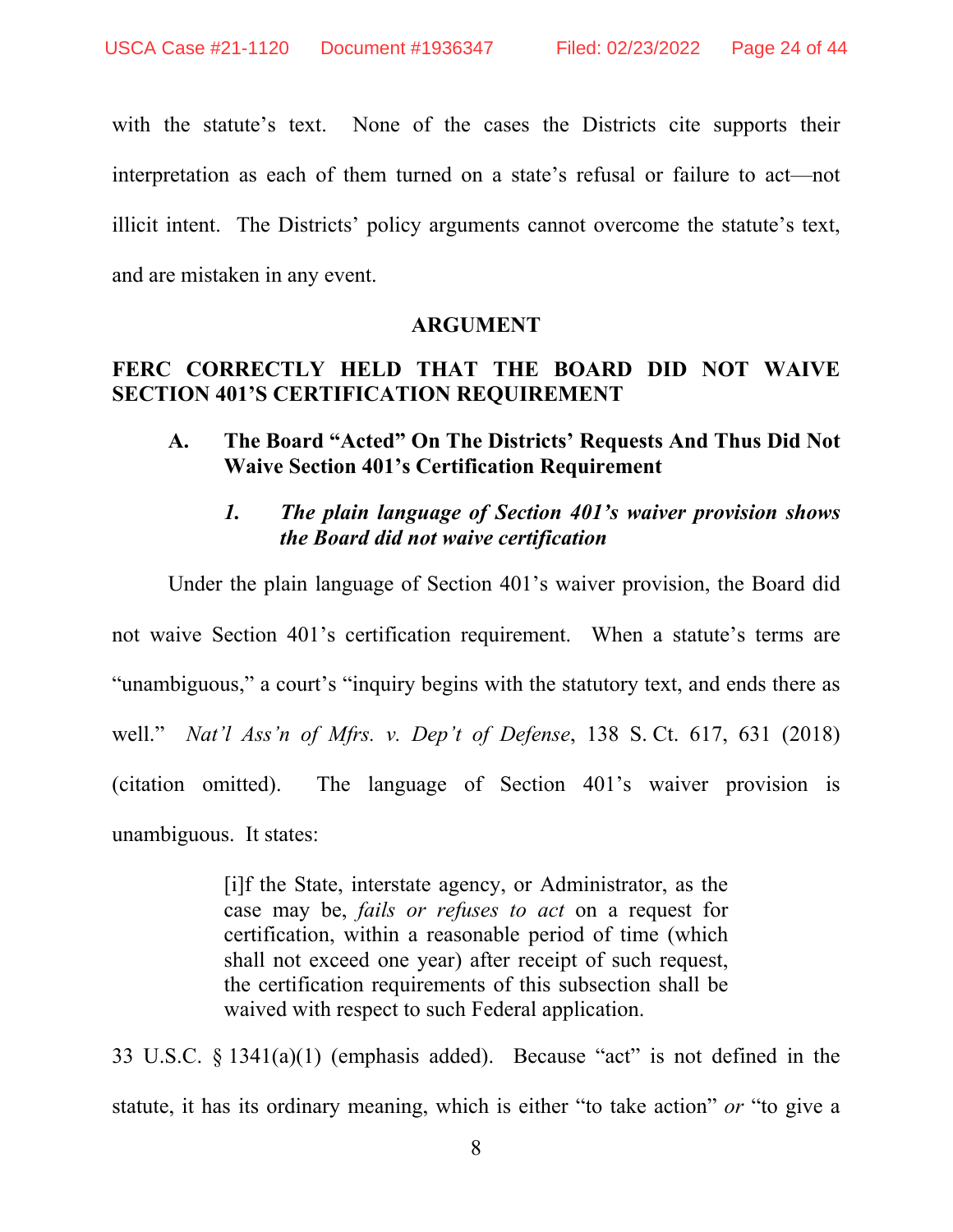decision or award." "Act," Webster's New Collegiate Dictionary (1971).<sup>1</sup> In other words, "Section 401 requires *state action* within a reasonable period of time, not to exceed one year." *Hoopa Valley Tribe*, 913 F.3d at 1105 (emphasis added). Here, the Board timely "acted" within any ordinary meaning of that term because it denied the Districts' requests within a year of receipt. JA0820-0822; JA1158- 1161; JA1162-1165. Under the plain language of Section 401, the Board did not waive its authority; it exercised it.

That the Board denied the Districts' requests *without prejudice* alter the conclusion that denial is an action. Section 401 contains no language delimiting what types of denials qualify as "actions." It would be especially odd to conclude that denials without prejudice are not possible "actions" since denials of water quality certifications typically are without prejudice to renewed requests, as denials *with* prejudice are rare. *See, e.g.,* Complaint at ¶163, *Lighthouse Res. Inc. v. Inslee*, No. 18-cv-5005 (W.D. Wash. Jan. 3, 2018) (challenging Washington Department of Ecology's denial "with prejudice" as unprecedented).<sup>2</sup> It is thus

<sup>&</sup>lt;u>1</u>  $<sup>1</sup>$  As noted below, the Fourth Circuit has suggested that Section 401 uses "to</sup> act" in the former sense, not the latter. *Infra* pp. 17-18. Conservation Group Intervenors agree with the Fourth Circuit's analysis. But regardless of which meaning applies, the Board's denial satisfies it.

<sup>&</sup>lt;sup>2</sup> In fact, the EPA's since-vacated Section 401 Rule would have prohibited with-prejudice denials—making without-prejudice denials the *only* permissible type of denials. *See* 40 C.F.R. § 121.8, vacated by *In re Clean Water Act Rulemaking,* - F. Supp.3d--, 2021 WL 4924844 (N.D. Cal. 2021).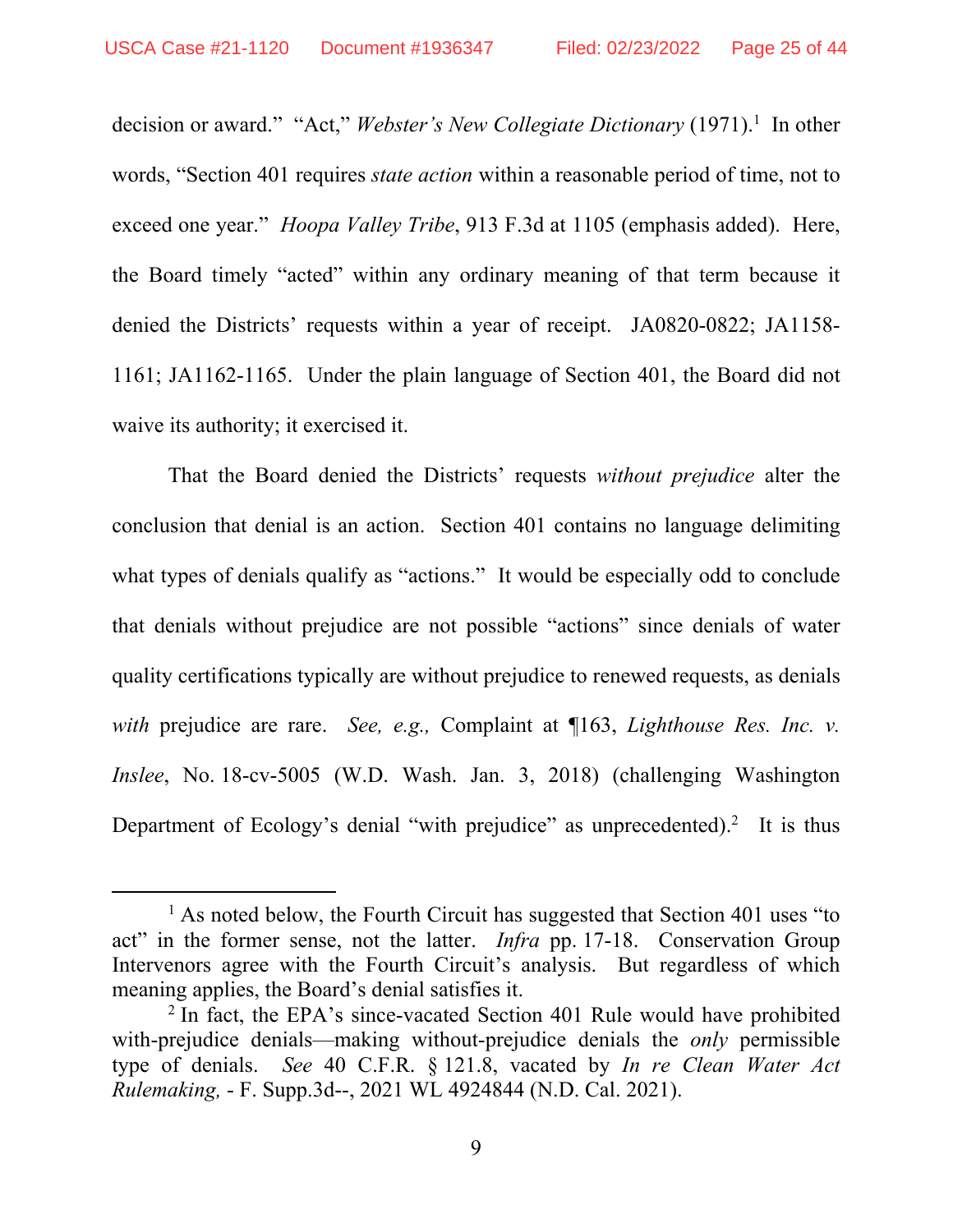unsurprising that the Second Circuit has twice concluded that a state "acts" within the meaning of Section 401 when it denies a water-quality-certification request without prejudice. *See New York State Dep't of Env't Conservation v. FERC*, 884 F.3d 450, 456 (2d Cir. 2018) (*New York I*); *New York State Dep't of Env't Conservation v. FERC*, 991 F.3d 439, 450 n.11 (2d Cir. 2021) (*New York II*).

Nor do a state's grounds for denial—substantive or procedural—affect whether the denial is an "action." Nothing in the statute suggests that a state has failed to "act" when it has denied the request for procedural inadequacies. 33 U.S.C. § 1341(a). In fact, the statute says nothing about the grounds on which states may deny water-quality-certification requests, Declaratory Order ¶32, JA2027, and largely leaves it to the states to establish the certification process. *See Appalachian Voices v. State Water Control Bd.*, 912 F.3d 746, 754 (4th Cir. 2019) ("State Agencies have broad discretion when developing the criteria for their Section 401 Certification"). For that reason, as FERC recounts (at 13), courts have repeatedly concluded that states may, consistent with applicable state law, deny water-quality-certification requests on procedural grounds. *See, e.g., Bangor Hydro-Elec. Co. v. Bd. of Env't Prot.*, 595 A.2d 438, 443 (Me. 1991) ("Because Bangor Hydro did not provide the information within the time allotted for review the Board properly denied certification.").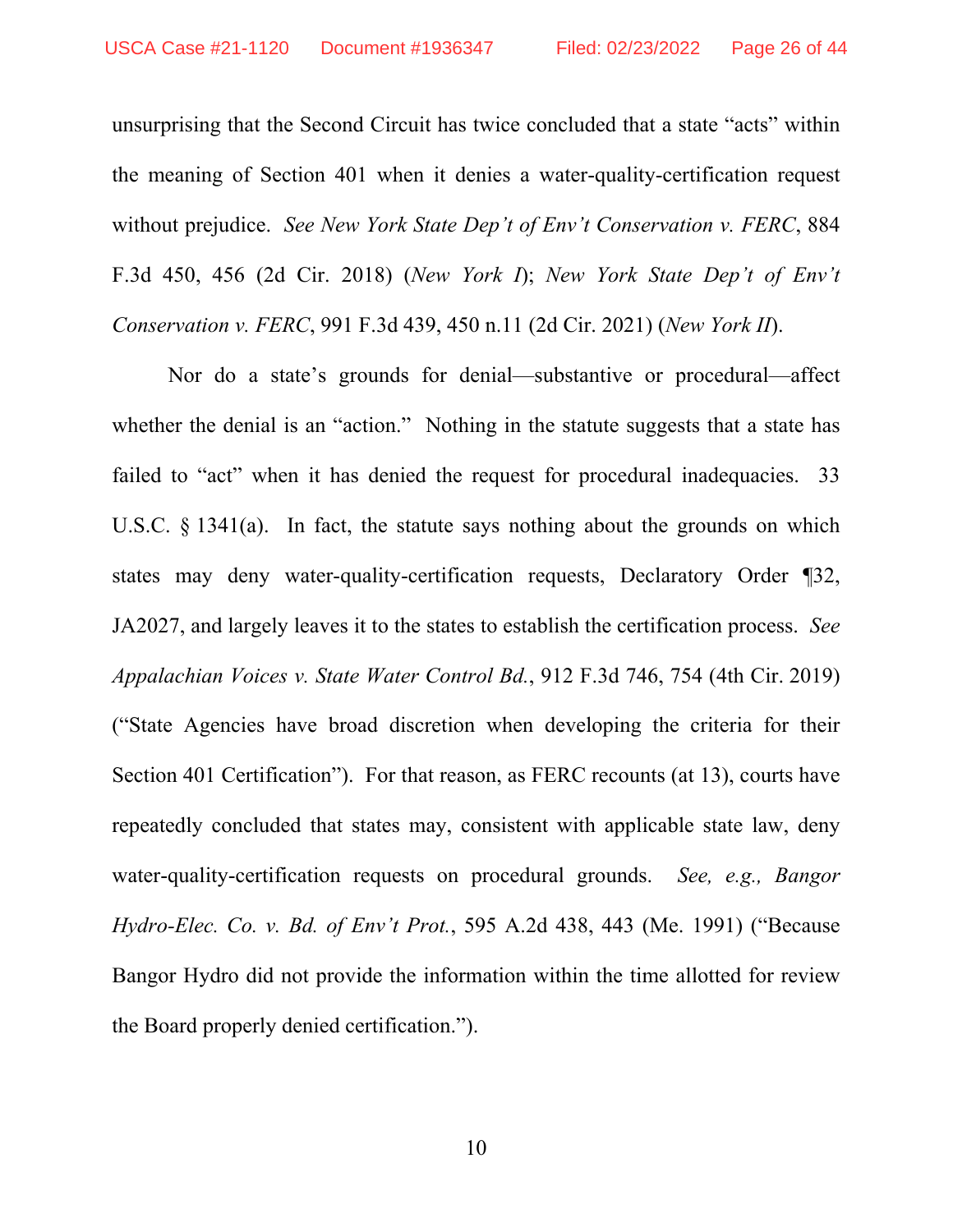Any other result would leave states without suitable recourse in the face of deficient water-quality-certification requests. States are not meant to certify that a proposed activity will comply with applicable standards when they have not been provided sufficient information to make that determination. FERC Br. 34-35. But such curable deficiencies typically do not warrant preclusive denials either. And if denials without prejudice *waived* the certification requirement, applicants could bypass their Section 401 burden just by submitting deficient requests. *See* FERC Br. 35 ("the Districts' proposed rule could incentivize gamesmanship"). Nothing in the language of Section 401 puts states in such a counterintuitive bind.

# *2. The structure of Section 401 demonstrates that no waiver occurred*

Treating a state's denial as a waiver would not only deprive the waiver provision of its plain meaning, but would also contradict the structure of Section 401. In addition to explaining when its certification requirement is waived, Section 401 says the following:

> No license or permit shall be granted until the certification required by this section has been obtained or has been waived as provided in the preceding sentence. No license or permit shall be granted if certification has been denied by the State, interstate agency, or the Administrator, as the case may be.

33 U.S.C. § 1341(a)(1). The statute thus expressly distinguishes between a waiver and a denial. *Cf. Sierra Club v. U.S. Army Corps of Engineers*, 909 F.3d 635, 652

11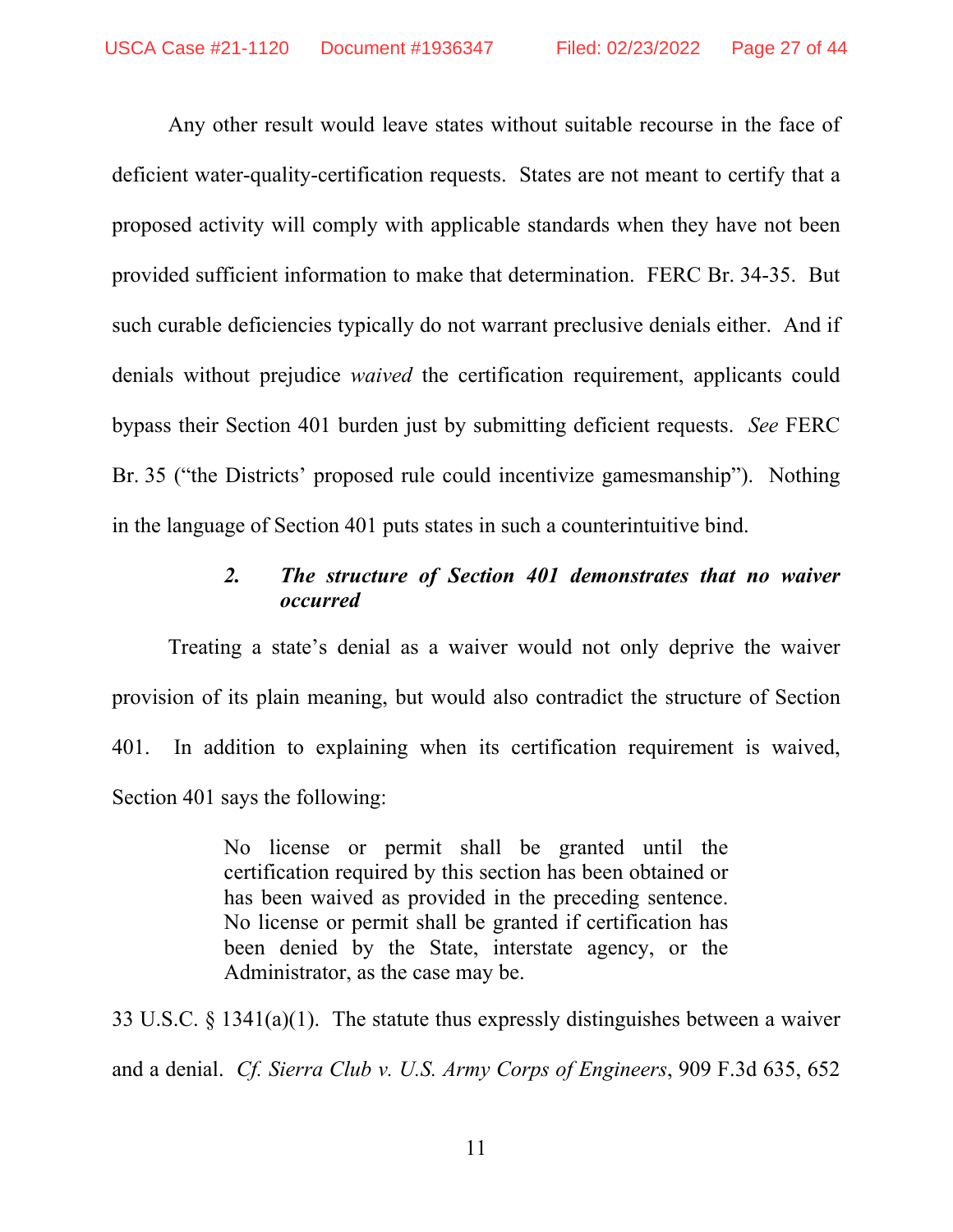(4th Cir. 2018) (holding that "under Section  $1341(a)(1)$ , 'certification' does not encompass 'waiver,' as the certification requirements do not even apply when a state has waived its certification authority"). While a waiver paves the way for a federal approval, a denial blocks it. Interpreting a denial of certification as itself a waiver illogically pits the provisions of Section 401 against themselves.

### *3. Denials without prejudice serve Section 401's purpose*

The plain meaning of the waiver provision also coheres with Section 401's purpose. *See* FERC Br. 34 (explaining that denials without prejudice within a year effectuate Section 401's purpose)*.* Under the CWA, the states are the "prime bulwark in the effort to abate water pollution." *Keating*, 927 F.2d at 622 (citation omitted). And "[o]ne of the primary mechanisms through which the states may assert the broad authority reserved to them is the certification requirement set out in section 401 of the Act." *Id.* "Through this requirement, Congress intended that the states would retain the power *to block*, for environmental reasons, local water projects that might otherwise win federal approval." *Id.* (emphasis added).

Congress included Section 401's waiver provision not to force state certifications of ill-supported requests, but to ensure that federal applications were not frustrated by "sheer inactivity by the State." H.R. Rep. No. 92-911, at 122 (1972); *see New York II*, 991 F.3d at 448 (explaining that Congress "require[d] affirmative state action 'within a reasonable period of time' in order to prevent

12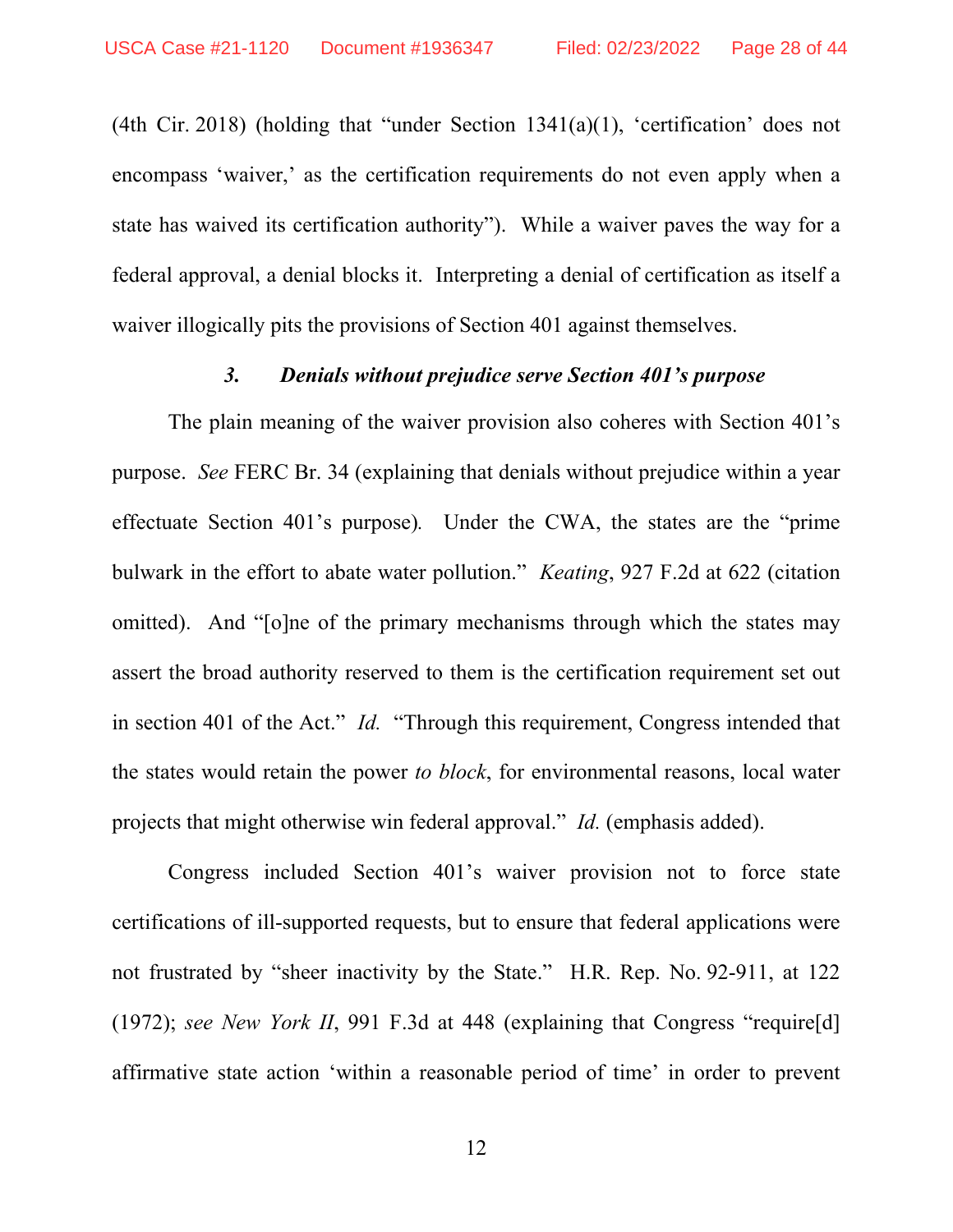delay due to a certifying state's passive refusal or failure to act."). When a state *denies* an applicant's water quality certification—whether because the project could never meet the state's water quality standards or because the applicant has failed to provide sufficient information to show that it could—it is the state's deliberate decision-making, not "sheer inactivity," that forestalls the project.

#### **B. The Districts' Counterarguments Are Without Merit**

# *1. The Districts' theory equating "denial" with "waiver" cannot be squared with the text of Section 401*

The Districts do not attempt to square their waiver argument with the text of Section 401. In fact, while the Districts admit that "section 401's exclusive focus" is "the State's lack of action," (at 36) they never explain how a denial is a failure to act. For that reason alone, their challenge to FERC's decision should fail.

For their part, the Districts' amici ("Hydropower Amici") mistakenly argue that that the Board failed to act on the Districts' requests because its denials without prejudice were not "final, appealable" actions on those requests. Hydropower Amici Br. 19-20. They are doubly wrong.

*First*, Section 401 does not refer to "final, appealable" action; instead, it deems only a state's failure or refusal "to act" to be a waiver. 33 U.S.C. § 1341(a)(1). Accepting Hydropower Amici's interpretation "would require adding terms to the statute that Congress has not included." *Alcoa Power Generating Inc. v. FERC*, 643 F.3d 963, 974 (D.C. Cir. 2011). It would also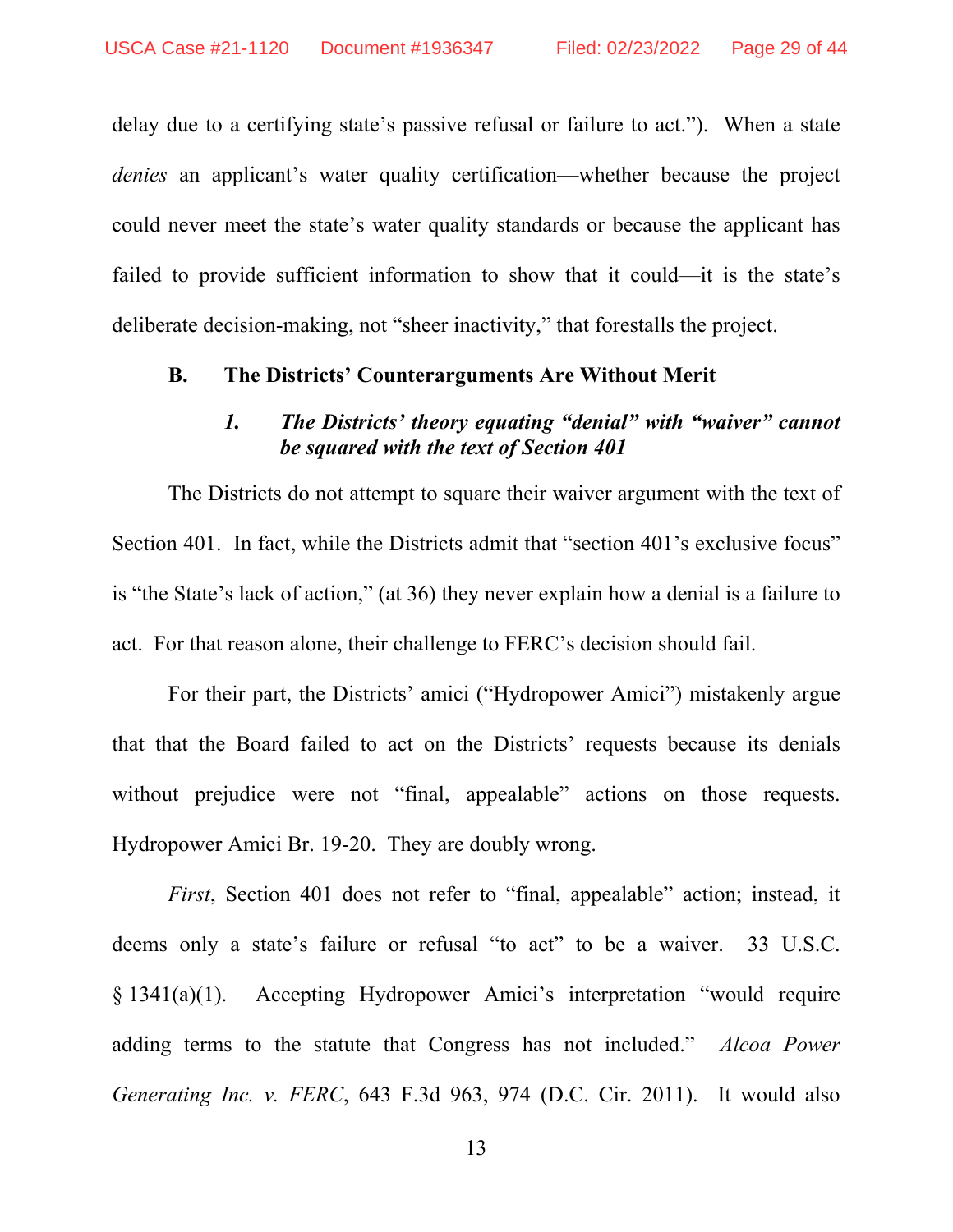require federal agencies and courts to dive into state law questions of appealability just to decide whether the state has "acted." Hydropower Amici's reliance on EPA's since-vacated Section 401 Rule for support (at 19) is puzzling because under that rule *only* denials without prejudice would have been allowed. *See* 40 C.F.R. § 121.8, vacated by *In re Clean Water Act Rulemaking,* -- F. Supp.3d--, 2021 WL 4924844 (N.D. Cal. 2021); *see also Clean Water Act Section 401 Certification Rule*, 85 Fed. Reg. 42,210, 42,249-50 (July 13, 2020).3

*Second*, Hydropower Amici fail to show that denials without prejudice are nonfinal or nonappealable as a matter of all relevant states' laws. To be sure, denials without prejudice do not preclude the applicant from reapplying. But they are nonetheless the conclusion of the state's decision-making on the application under review, and such denials have been appealed. *See, e.g., Long Lake Energy Corp. v. N.Y. State Dep't of Env't Conservation*, 164 A.D.2d 396, 400 (N.Y. App. Div. 1990) ("[R]espondent's decision to deny the four [water quality certification] applications, albeit without prejudice, had its impact upon petitioner at that point and was final and binding.").

<sup>&</sup>lt;sup>3</sup> Conservation Group Intervenors incorporate by reference FERC's arguments explaining why EPA's since-vacated Section 401 Rule does not support the Districts' position. *See* FERC Br. 47-49.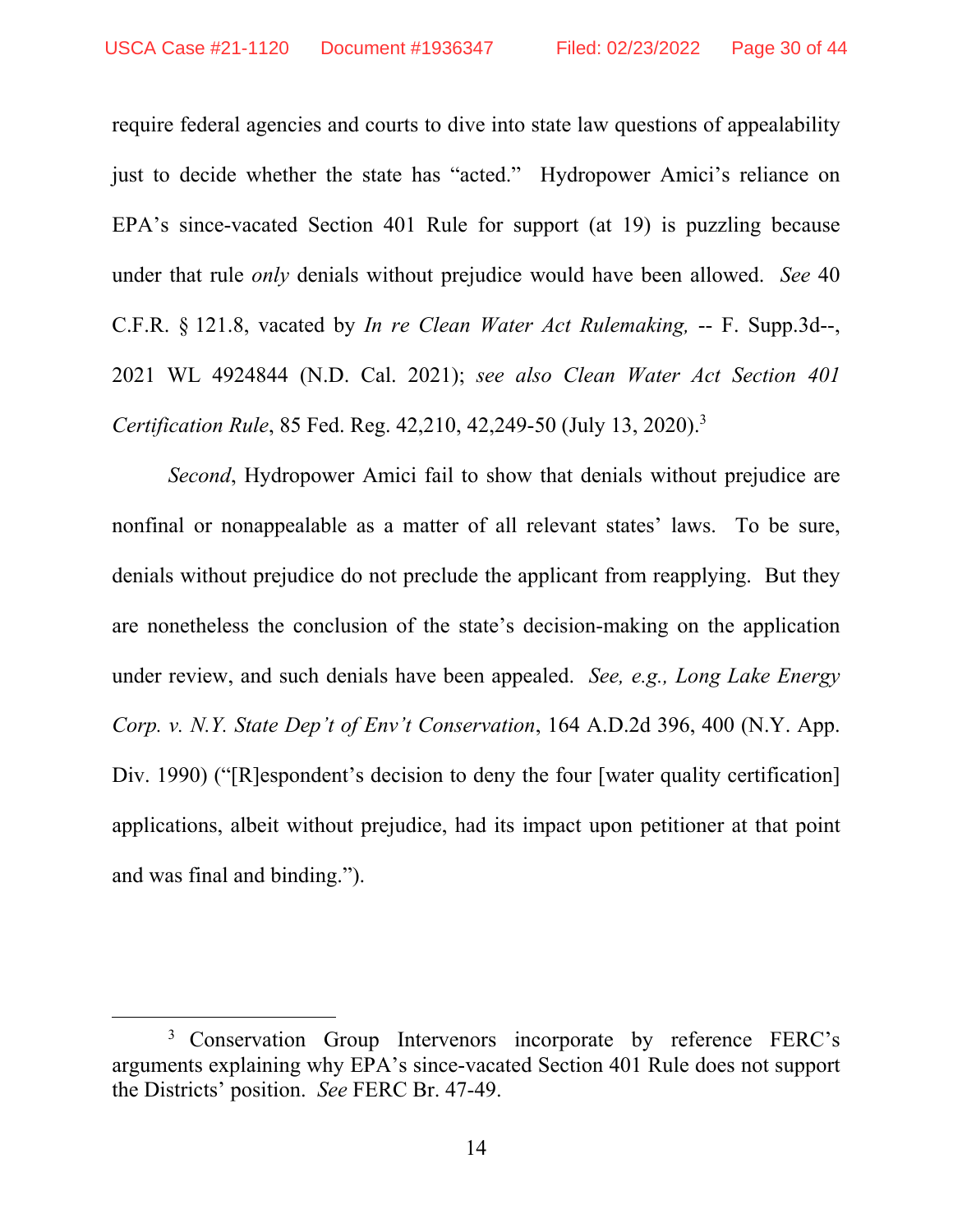#### *2. The Districts' cited cases turned on refusal or failure to act*

Rather than grapple with the text of Section 401, the Districts rely on inapposite case law. Br. 32-35, 38-41. The Districts' cited cases have a common feature distinguishing them from this case: the entity charged with acting *refused or failed to act* within the time prescribed. Here, in contrast, the Board acted on each of the Districts' requests within the statutorily-prescribed "reasonable period of time" by denying each of those requests within a year of receipt. 33 U.S.C.  $§ 1341(a)(1).$ 

Chief among the decisions misconstrued by the Districts is this Court's decision in *Hoopa Valley*. There, California and Oregon had entered into a written agreement with the applicant to "defer the one-year statutory limit for Section 401 approval by annually withdrawing-and-resubmitting the water quality certification requests." *Hoopa Valley*, 913 F.3d at 1101. On a petition for review of FERC's decision finding no waiver, this Court "answer[ed] a single issue: whether a state waives its Section 401 authority when, pursuant to an agreement between the state and applicant, an applicant repeatedly withdraws-and-resubmits its request for water quality certification over a period of time greater than one year." *Id.* at 1103. The Court found that it does. The Court emphasized that "Section 401 requires state action within a reasonable period of time, not to exceed one year." *Id.* at 1104. Yet the States had taken no action on the applicant's requests for over a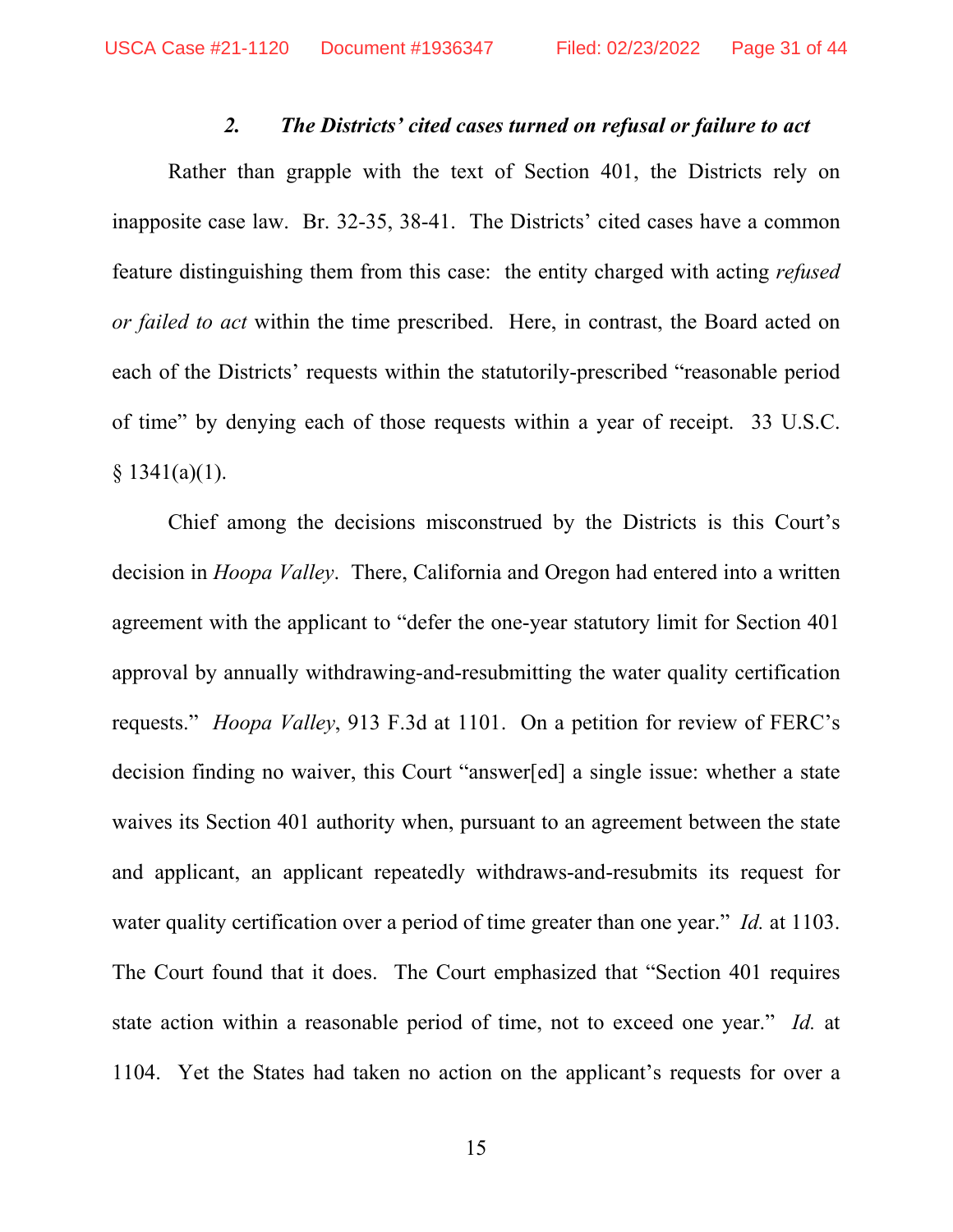decade. *Id.* The applicant's and States' "Agreement explicitly required abeyance of all state permitting reviews." *Id.* at 1101. Although FERC had concluded that the applicant's annual withdrawal-and-resubmission of its request had obviated the need for the States to act, this Court disagreed. It explained that the applicant's and States' agreement made "clear that [the applicant] never intended to submit 'a new request'" for the states to act upon because the applications were not requests for the states to act at all. *Id.* at 1104. Thus, contrary to the Districts suggestion (at 37), *Hoopa Valley* did not hold that anything extending the time it takes an applicant to secure state certification beyond a year constitutes a waiver. Rather, the waiver finding in *Hoopa Valley* turned on the express agreement not to act on the certification requests. 913 F.3d at 1104. It was the states' "deliberate and contractual idleness" that this Court found "defie[d]" Section 401's "state action" requirement. *Id.* Here, in contrast, "state action" unquestionably occurred. The Board timely denied the Districts' requests. JA0820-0822; JA1158-1161; JA1162- 1165. The Districts' insistence that its second request was not "new" (at 45) is beside the point. *Hoopa Valley* considered whether the applicant's requests following its initial one were "new" only to decide whether they had restarted the one-year time limit for the states to *act*. *Hoopa Valley*, 913 F.3d at 1104. Because the Board here had already acted on each of the Districts' requests within a year, it does not matter whether the requests were new.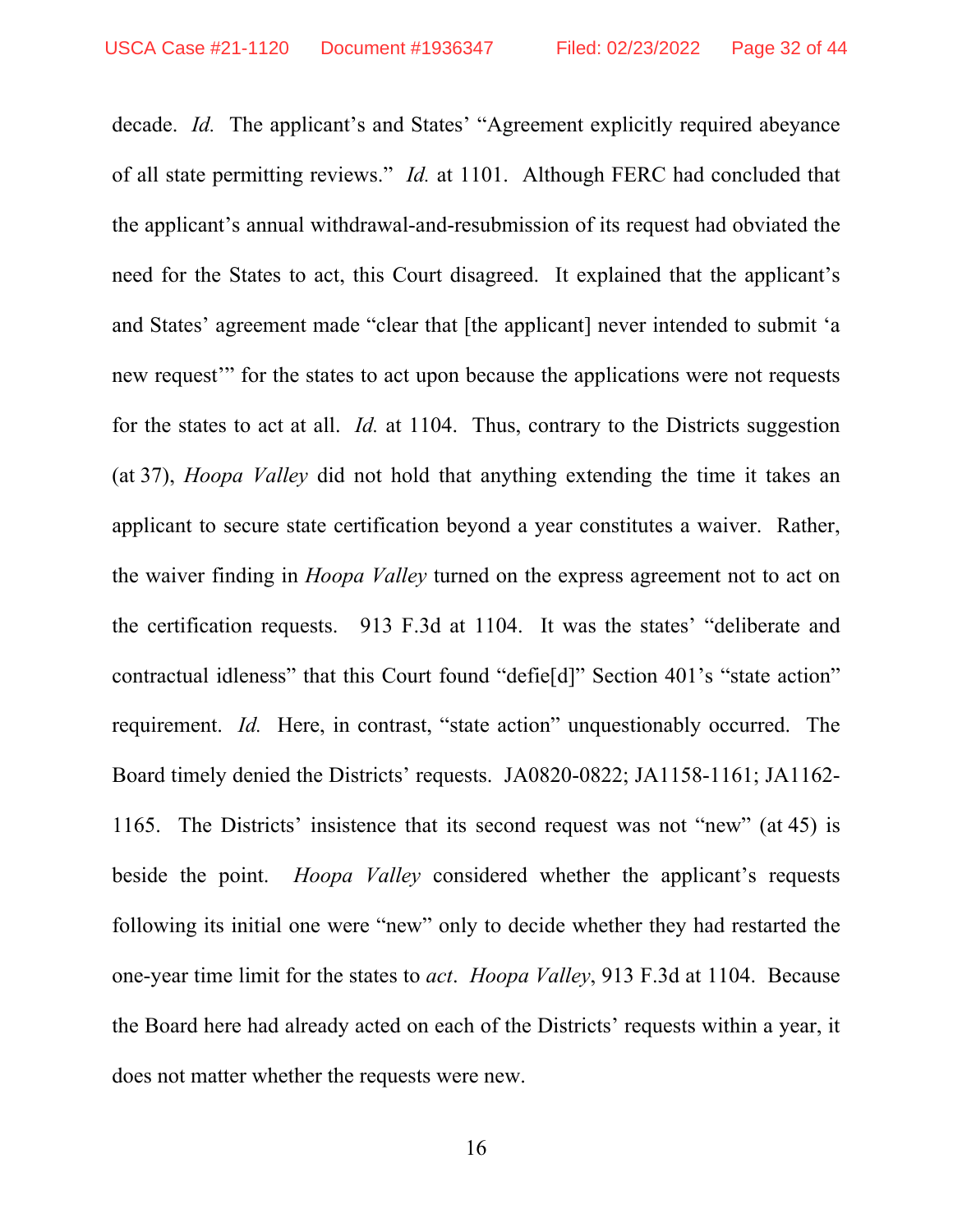The Fourth Circuit's recent decision in *North Carolina Department of Environmental Quality v. FERC*, 3 F.4th 655 (2021) ("*North Carolina*") reinforces *Hoopa Valley*'s focus on the states' refusal to act. In *North Carolina*, FERC found that North Carolina waived its certification authority when it failed to grant or deny requests that the applicant voluntarily withdrew within a year (but later resubmitted). Although no formal agreement for withdrawal-and-resubmission existed, FERC, relying on *Hoopa Valley*, found that North Carolina had waived certification by "coordinat[ing]" with the applicant. *Id.* at 664. The Fourth Circuit reversed. In addition to finding insufficient evidence of coordination, the court disagreed with FERC's broad reading of *Hoopa Valley*. It explained that *Hoopa Valley* "is a very narrow decision flowing from a fairly egregious set of facts, where the state agencies and the license applicant entered into a written agreement that obligated the state agencies, year after year, to *take no action at all* on the applicant's § 401 certification request." *Id.* at 669. The Fourth Circuit was not even convinced that the State must certify or deny within a year. *Id.* at 670. Because the statute defines waiver as a failure or refusal to "act," rather than a failure to certify or deny, the court found it likely that *any* significant action taken on a request within a reasonable time should preclude a finding of waiver. *Id.* at 669-70. Here, of course, the Board not only took significant action on the Districts' requests—it denied them.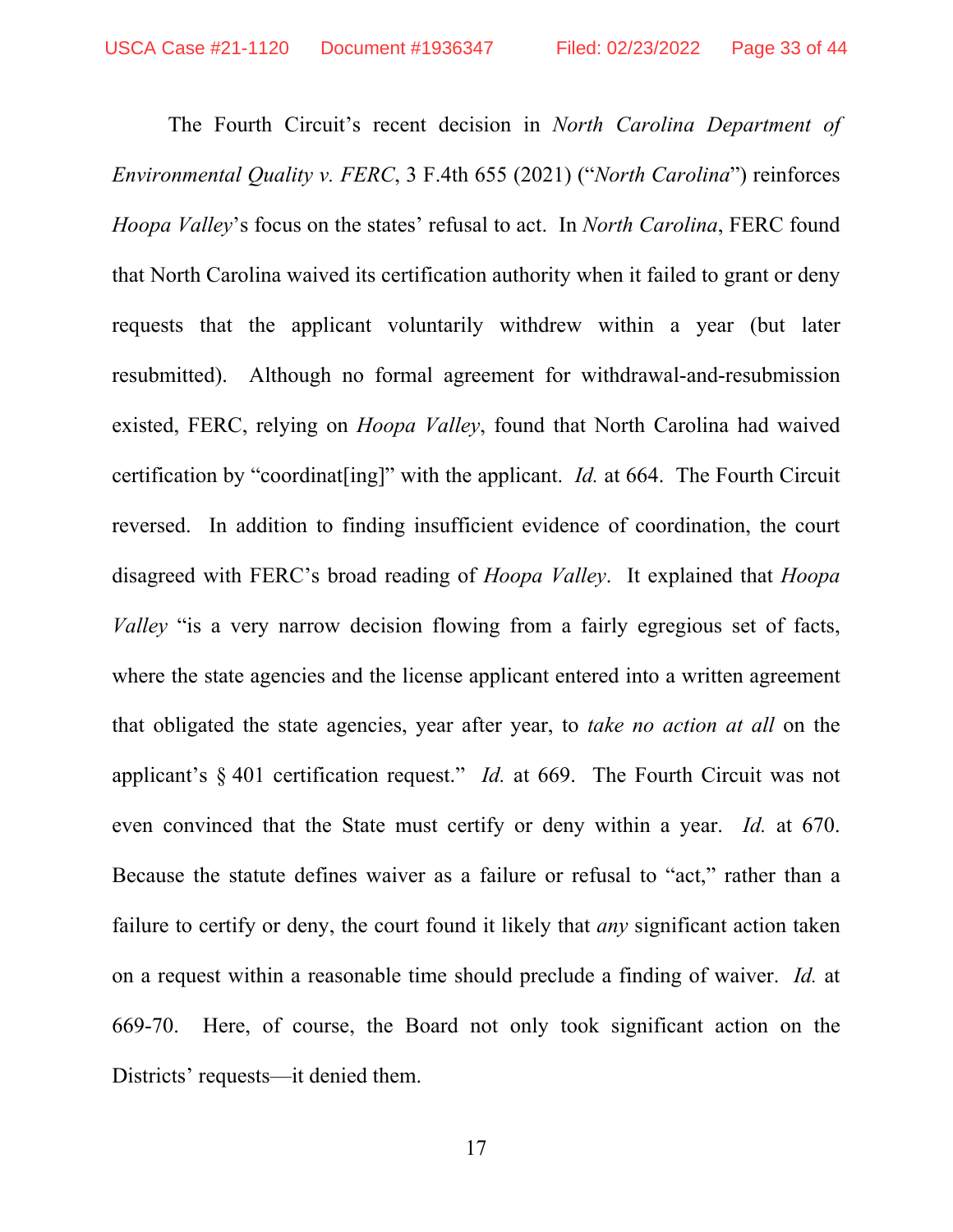Nor do the Districts gain any support from the Second Circuit's decision in *New York II*. *Contra* Br. 38-40. In *New York II*, the Second Circuit found that New York waived its authority because although it "denied certification," the "denial came too late because, in violation of Section 401, it occurred more than one year after [New York] received [the applicant's] application." 991 F.3d at 442. The Court rejected the argument that, by virtue of an agreement between it and the applicant altering the "receipt" date of the application, New York's denial had been timely. *Id.* Here, in contrast, there is no dispute that the Board's denials were issued within a year of the actual date the Board received the Districts' requests. *New York II* does not suggest that such a denial is a failure to act. Just the opposite: it reiterated that court's earlier conclusion (in *New York I*) that a state can act within the meaning of Section 401 by denying a request without prejudice. *See New York II*, 991 F.3d at 450 n.11. The Districts suggest (at 39-40) that the Second Circuit concluded that a without-prejudice denial only constitutes state action when the denial calls on the applicant to provide additional information. The court said no such thing. *New York II*, 991 F.3d at 450 n.11. Regardless, the Board's denials here did call for additional information (JA0820-0822; JA1158- 1161; JA1162-1165)—the Districts just did not provide it.

Finally, this Court's decision in *Allegheny Defense Project v. FERC*, 964 F.3d 1 (2020) (en banc), illustrates the errors in the Districts' arguments. *Contra*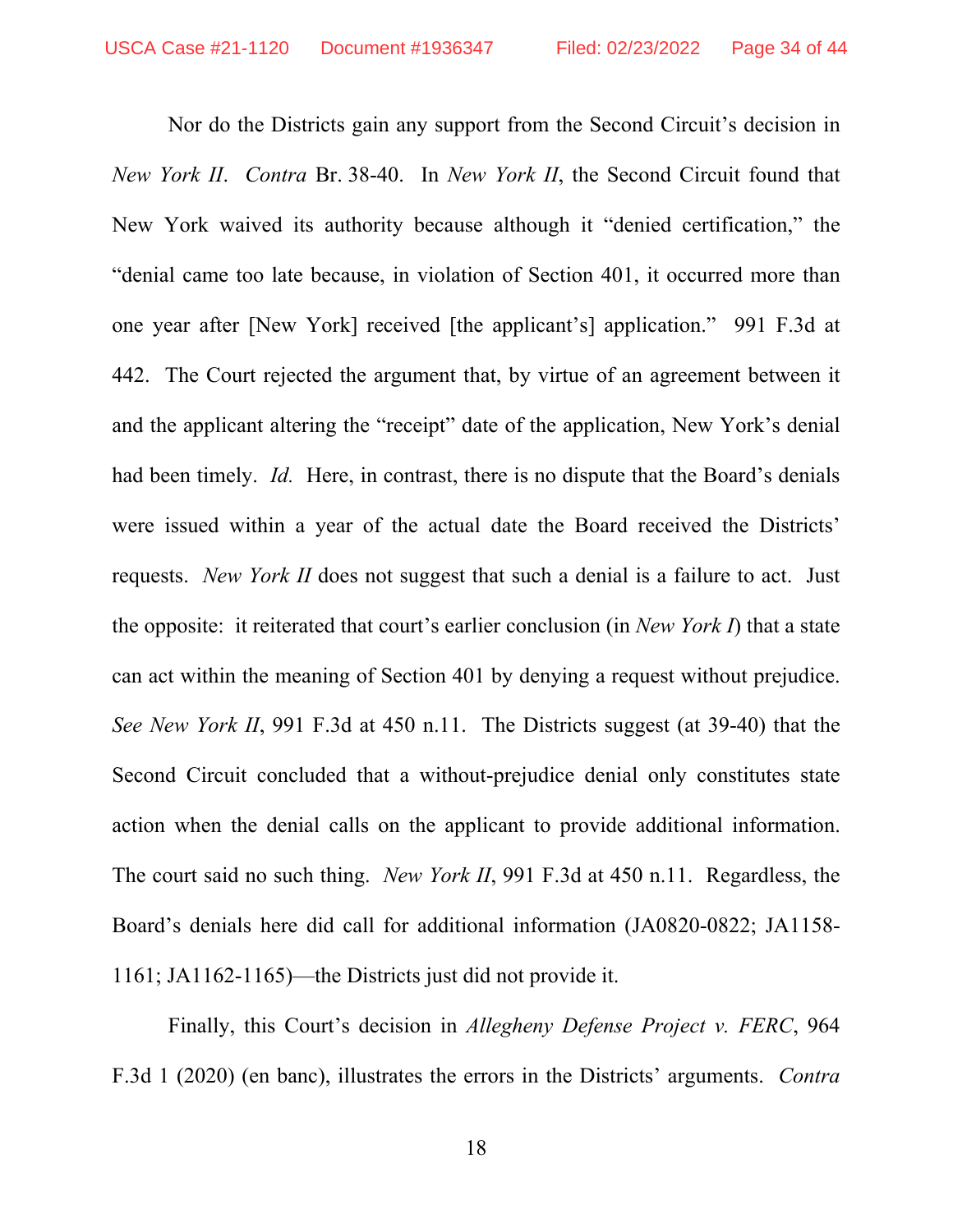Br. 40-41. There, this Court held that a tolling order issued expressly and solely to extend FERC's time to act on a rehearing petition failed to satisfy FERC's obligation to "act on" a rehearing petition within 30 days. *Allegheny*, 964 F.3d at 12-13. The Court emphasized that the relevant statute required FERC to act on the rehearing petition in one of four prescribed ways—grant rehearing, deny rehearing, abrogate without hearing, or modify without hearing. *Id.* at 13. But the tolling order was issued by FERC's Secretary (who lacked authority to take such actions), was expressly "for the limited purpose' of 'afford[ing] additional time for consideration of the matters raised," and provided that the Commission would "decide in some future order whether to grant rehearing or not." *Id.* at 13-14. The Court thus held the tolling order did not constitute the "kind of action on a rehearing petition" that the statute required. *Id.* at 3-4. Here, unlike in *Allegheny*, the entity charged with acting (the Board) took a statutorily-authorized action on the Districts' requests (denial) not for the express purpose of extending the time for consideration but because the requests were "procedural[ly] inadequa[te]." JA0820; *see also* JA1158-1161; JA1162-1165.4

 $\overline{4}$  This Court's decision in *Alcoa Power* plainly does not support the Districts either. There, this Court found that the State had "acted" on the applicant's request by granting certification within a year even though the certification conditioned its effectiveness on the applicant securing a bond, which the applicant could not do within Section 401's one-year period. *Alcoa Power*, 643 F.3d at 972-75. This Court explained that "[n]owhere in Section 401 is it stated that a certification must (Footnote continues on next page.)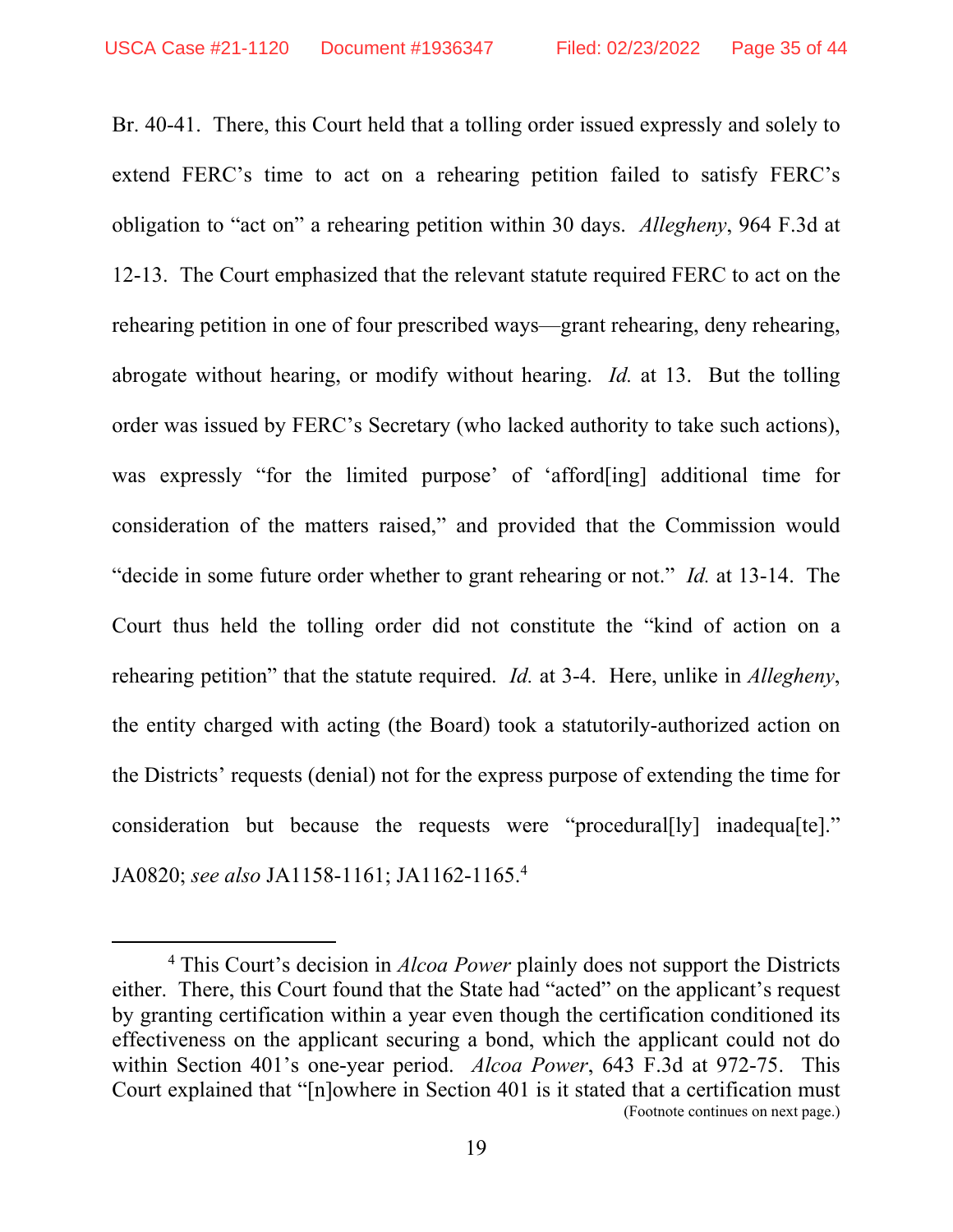### *3. The Districts' attacks on the Board's motivations for their denials are irrelevant and factually unsupported*

Having misconstrued *Hoopa Valley*, the Districts proceed to argue that the Board failed to act on its requests because its two denials were a "scheme to evade" Section 401's deadline. Br. 42-47. The Districts are mistaken for at least two reasons.

*First*, a state's intent is irrelevant to Section 401's waiver provision. That provision "requires only that a State 'act' within one year of an application." *Alcoa Power*, 643 F.3d at 974. When a State denies a request, it has acted. *Supra* pp. 8-13.

In addition to disregarding Section 401's text, the Districts' illicit-intent test would require FERC and this Court to perform an unwieldy and unprecedented task. The Districts stress that it is not their "position that every denial . . . without prejudice . . . is a scheme to evade the one-year limitation, thereby leading to a waiver of the State's Section 401 certification authority." Br. 46. Instead, "[m]ultiple factors and fact-specific scenarios" will have to be considered. Br. 46-47. The Districts do not explain these factors and fact-specific scenarios merely assuring the Court that they "are not present in this case." Br. 46. The

<sup>(</sup>Footnote continued from previous page.)

be fully effective prior to the one-year period. . .; it requires only that a State 'act' within one year of an application and that a certification be 'obtained.'" *Id.* at 974. (Footnote continues on next page.)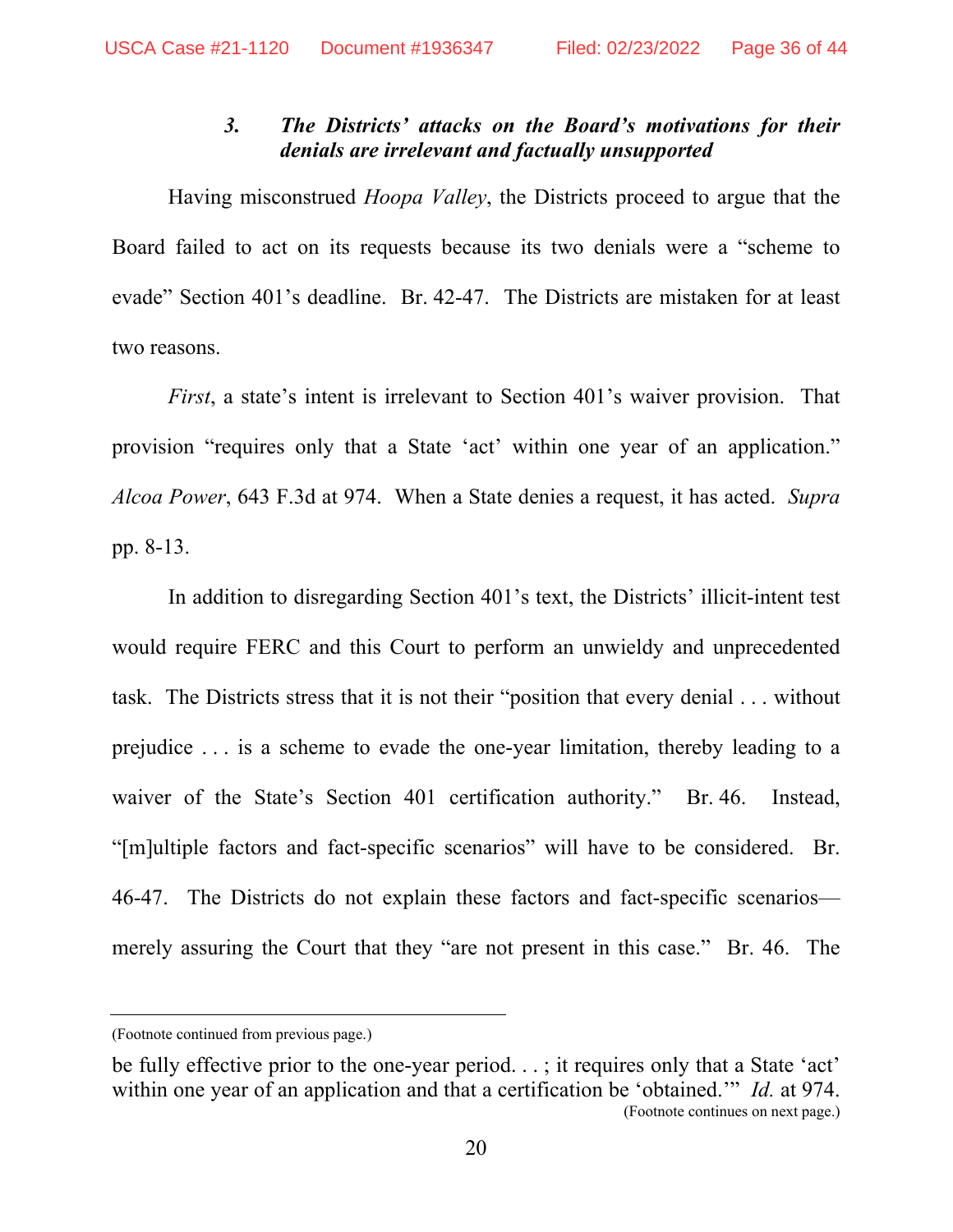details would presumably have to be worked out in litigation as applicants denied a state water quality certification attempt to convert those denials into a waiver before FERC.

*Second*, and in any event, the Districts present no evidence that the Board's denials were intended to evade the Section 401's deadline. Declaratory Order ¶28, JA2024-2025. In arguing otherwise, the Districts emphasize that their two requests were largely the same. Br. 43-45. But they fail to explain how that shows that the *Board* harbored any intent to evade the deadline. And the Court need not speculate about the Board's rationale for denying the applications because the Board explained its actions. In denying the Districts' first request, the Board explained that "the Districts, as lead agencies for the Projects, ha[d] not begun the [CA-Act] process" and "[w]ithout completion of the [CA-Act] process, the [Board] cannot issue a certification." JA0820-0822. That the Districts' second application featured the same defect, and was thus denied as well, does not suggest that the Board's reasons for denial were pretextual. *See* JA1158-1161; JA1163 (Board "relies on the environmental document prepared by the lead agency" under CA-Act to make "its own determination as to whether and with what conditions to grant the certification").

<sup>(</sup>Footnote continued from previous page.)

The Court thus declined to "accept Alcoa Power's interpretation" as it "would require adding terms to the statute that Congress has not included." *Id.*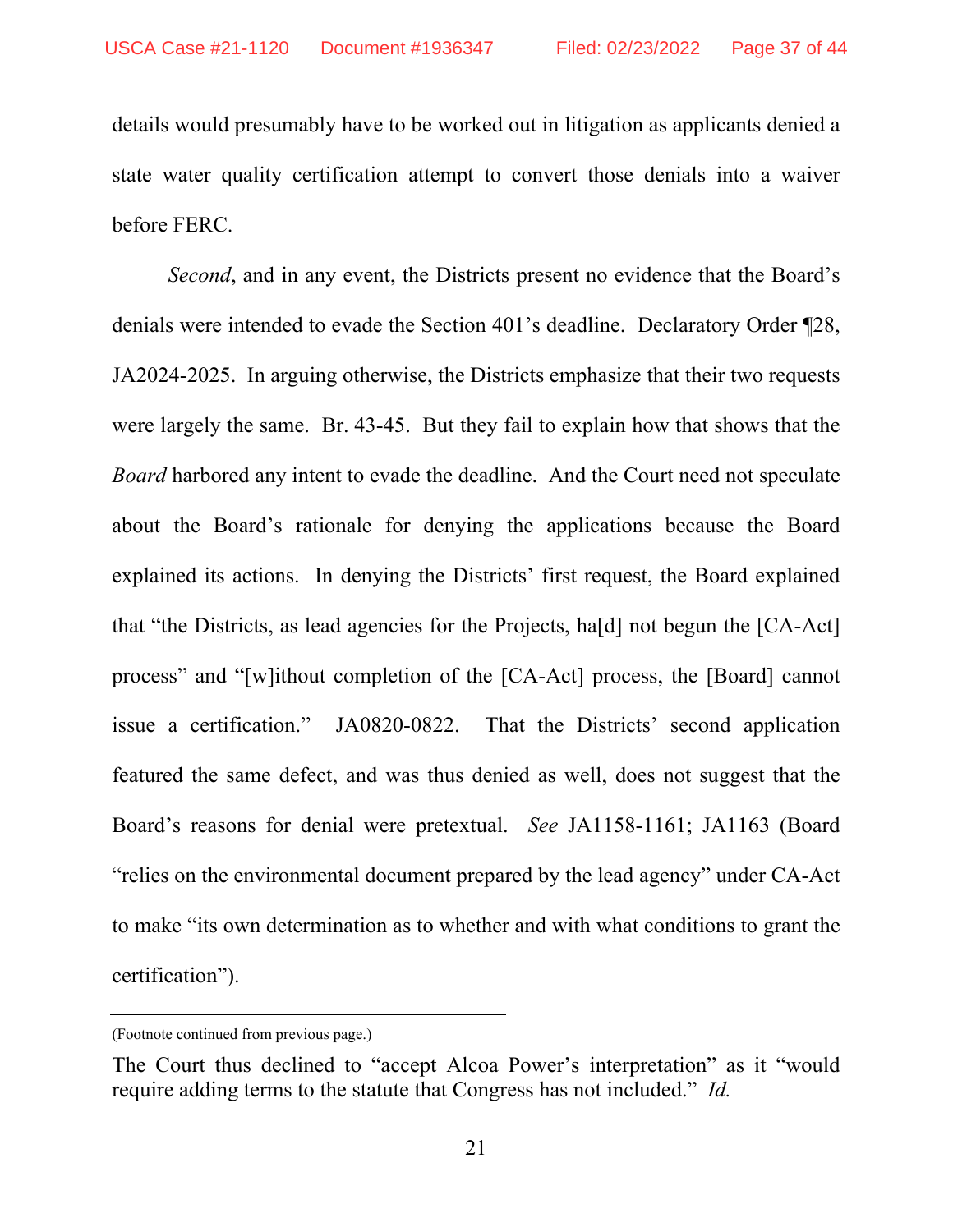The Districts also suggest that the denials could not have been based on lack of sufficient information because the Board had already found their applications to be "complete." Br. 43-44. But that is a misinterpretation of California law. Under California law, "the application being deemed complete only means that the application has fulfilled the minimum requirements of the State Water Board certification regulations." *In re the Petition of Foothill/eastern Transportation Corridor Agency for Review of the Denial of Waste Discharge Requirements*, Order No. WQ 2014-0154, 2014 WL 5148275, at \*1 n.6 (Cal. State Water Res. Bd. Sept. 23, 2014).

> Fulfillment of this requirement by an applicant does not mean, and should not be construed to mean, that the applicable regional water quality control board or the State Water Board has received sufficient information to make its determination that a proposed project or activity is reasonably assured to comply with water quality standards or other applicable requirements of state law.

*Id.* Among other things, the Board also needed CA-Act documents to make a certification (Cal. Pub. Res. Code. §§ 21006, 21080), which the Districts never provided.

The Districts also point to the denial letters' statements apprising the Districts of their opportunities to submit new requests for certification. *See* JA1159. That the Boards' letters "provid[ed] procedural information" to the Districts evidences no illicit motive. *North Carolina*, 3 F.4th at 675. The Board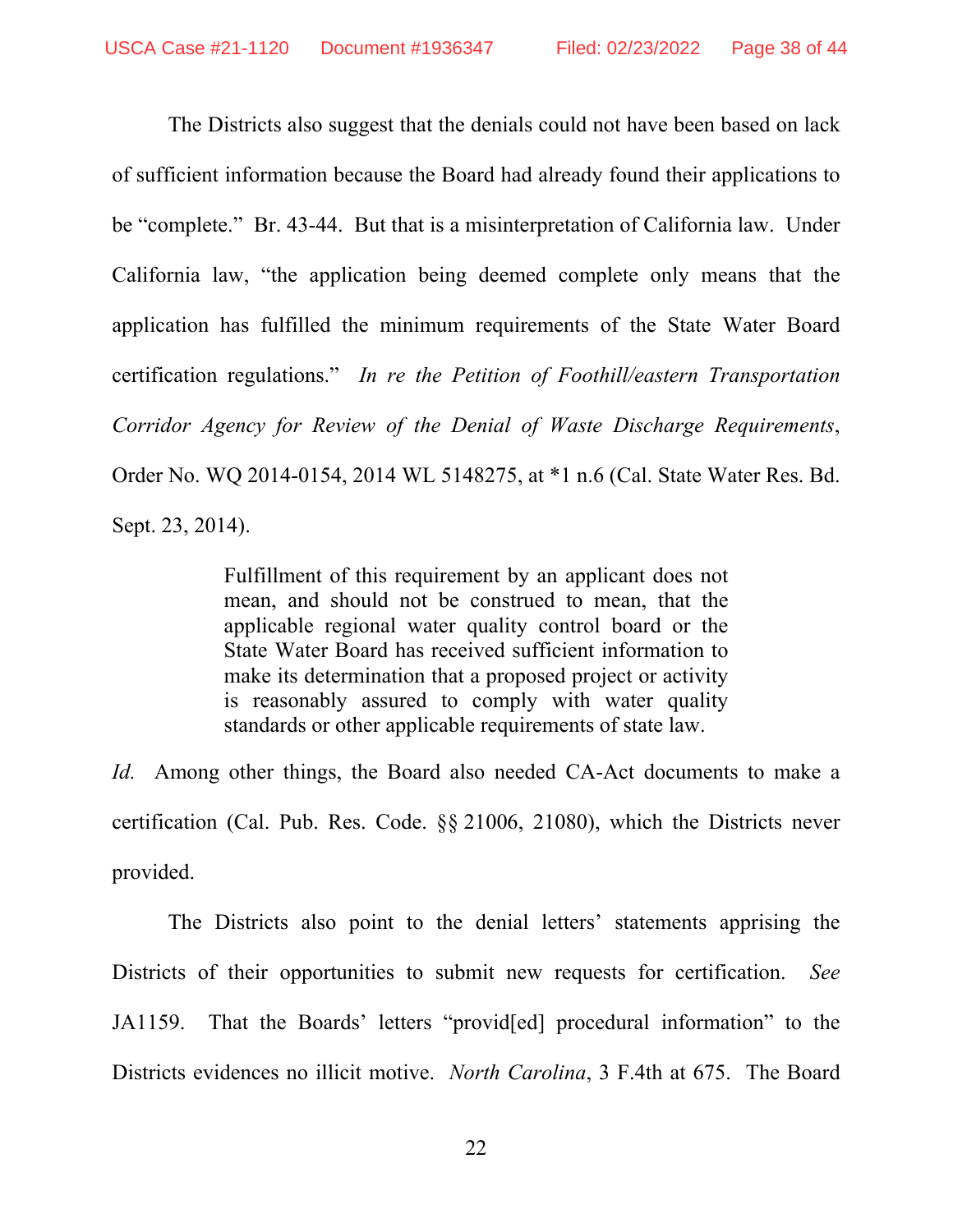denied the Districts' requests without prejudice because their defects were potentially curable—so it was perfectly logical for the Board to inform the Districts of their opportunity to re-file. As the Fourth Circuit recently observed, "it must take more than routine informational emails" to "lead to a finding of waiver under § 401." *Id.* at 675.

The Districts' challenges to the merits of the Board's denial decisions also fail to show a scheme to evade. The Districts argue, for instance, that FERC's non-completion of its NEPA review and the Districts' non-compliance with CA-Act did not justify denial of their water-quality-certification request. Br. 54-57. Similarly, they challenge the Board's conclusion that "'the proposed activity does not comply with applicable water quality standards and other appropriate requirements'" as insufficiently explained. Br. 18. But these are arguments that the Board acted erroneously, not that the Board did not act at all. Because Section 401 asks only whether the state "acted," the merits of the state's action is beyond the scope of FERC's waiver review.

A contrary conclusion would shift cases from state courts to federal ones. "A State's decision on a request for Section 401 certification is generally reviewable only in State court, because the breadth of State authority under Section 401 results in most challenges to a certification decision implicating only questions of State law." *Alcoa Power*, 643 F.3d at 971. That is especially true for denials of

23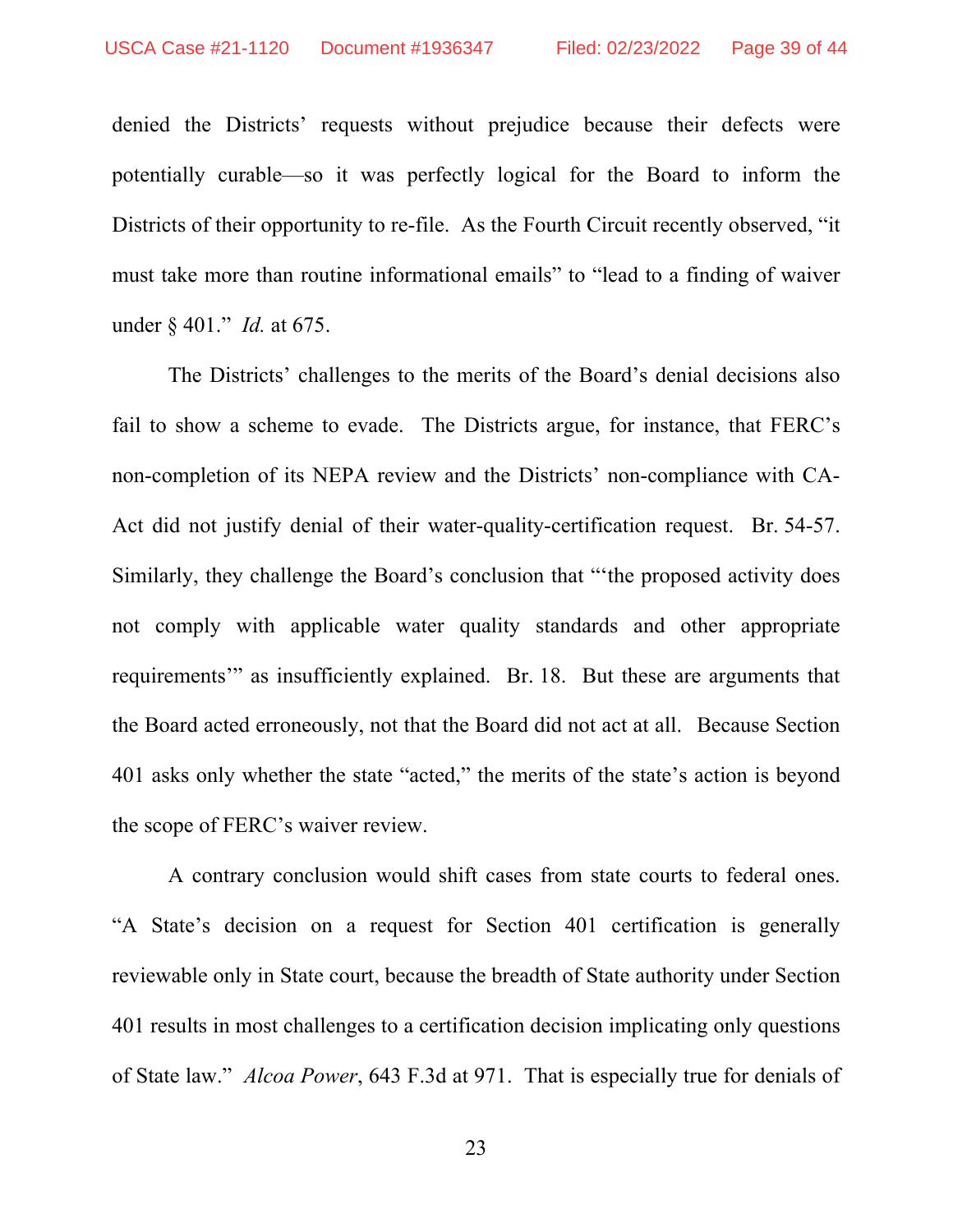certification because—as FERC noted (Declaratory Order ¶32, JA2027)—the CWA says nothing about the grounds on which a state may deny certification requests, leaving the matter to state law. Accordingly, "[i]f a state refuses to give a certification, the courts of that state are the forum in which the applicant must challenge that refusal if the applicant wishes to do so." H.R. Conf. Rep. No. 91- 940, at 2741 (1970). That is where other applicants have challenged states' denials of their requests without prejudice due to insufficient information. *See Bangor Hydro-Elec. Co.,* 595 A.2d at 443; *Long Lake Energy Corp.,* 164 A.D.2d at 400.5 But if waiver could be established by showing a state's denial was wrong, federal agencies and courts would become the primary avenue for such challenges. *See* FERC Br. 33 ("Districts and Industry Amici proffer an interpretation of Section 401 that federalizes what has always been the *States*' field of jurisdiction.").

Before FERC, the Districts argued that California, unlike other states, does not permit review of such decisions. As FERC notes, the Districts have forfeited this argument by not renewing it here. FERC Br. 52. But regardless, it is meritless. Nothing in Section 401 indicates that whether a state has "acted" turns on the action's appealability. And even if appealability did matter, it would be incumbent on the applicant—the entity charged by Section 401 with obtaining a

 $rac{1}{5}$  $<sup>5</sup>$  One exception to this general rule exists in the Natural Gas Act, pursuant to</sup> which applicable appeals are taken to federal courts of appeals. 15 U.S.C. § 717r.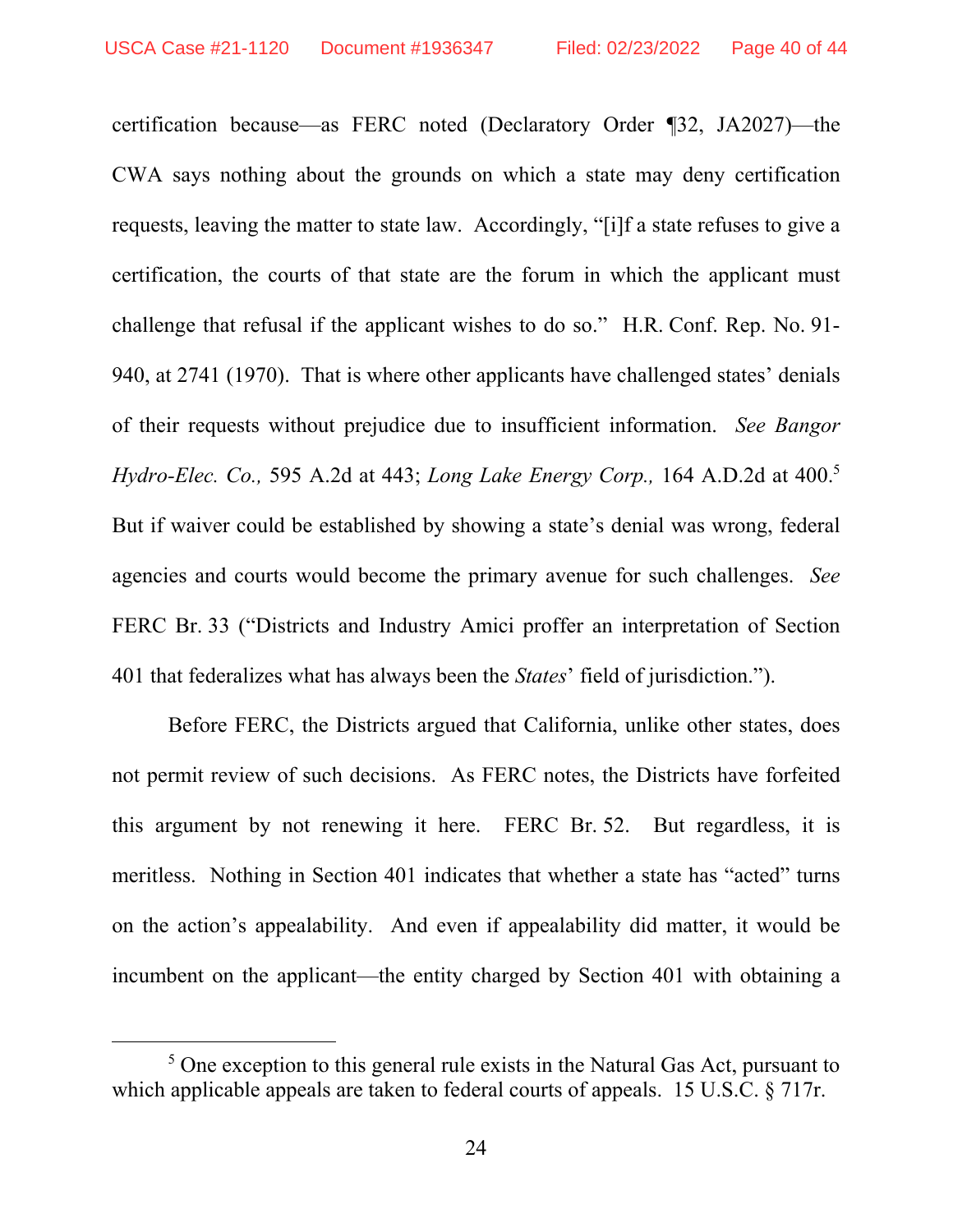certification—to prove that such review is unavailable. Here, the Districts never sought state court or administrative review, which, according to the Board, was available to them. JA1715-1719. Thus, as FERC noted, the Districts failed to prove that the Board's denials were unreviewable. *Turlock Irrigation District & Modesto Irrigation District*, "Order Addressing Arguments Raised On Rehearing," 175 FERC ¶ 61,144, ¶ 12 (May 21, 2021), JA2182-2183.

#### *4. The Districts' policy arguments are irrelevant and mistaken*

The Districts also try to support their position with policy arguments. Br. 47-57. But "policy arguments cannot supersede the clear statutory text. *Universal Health Servs. v. United States*, 579 U.S. 176, 192 (2016).

In any event, the Districts' policy arguments are mistaken. The Districts argue, for instance, that if the Board's denials are not waivers States could "indefinitely delay FERC proceedings by *acting unilaterally*." Br. 28 (emphasis added). But unilateral "action" by a State to block federal licenses is a feature of the statutory scheme Congress enacted, not a flaw. *Supra* pp. 12-13.

Regardless, denials without prejudice for lack of sufficient information do not put applicants in the "untenable position" the Districts depict. Br. 28. To avoid such denials, applicants need only provide the state with the information it needs to make its certification. The Districts knew that the Board required information generated through CA-Act to make its certification and that it was the

25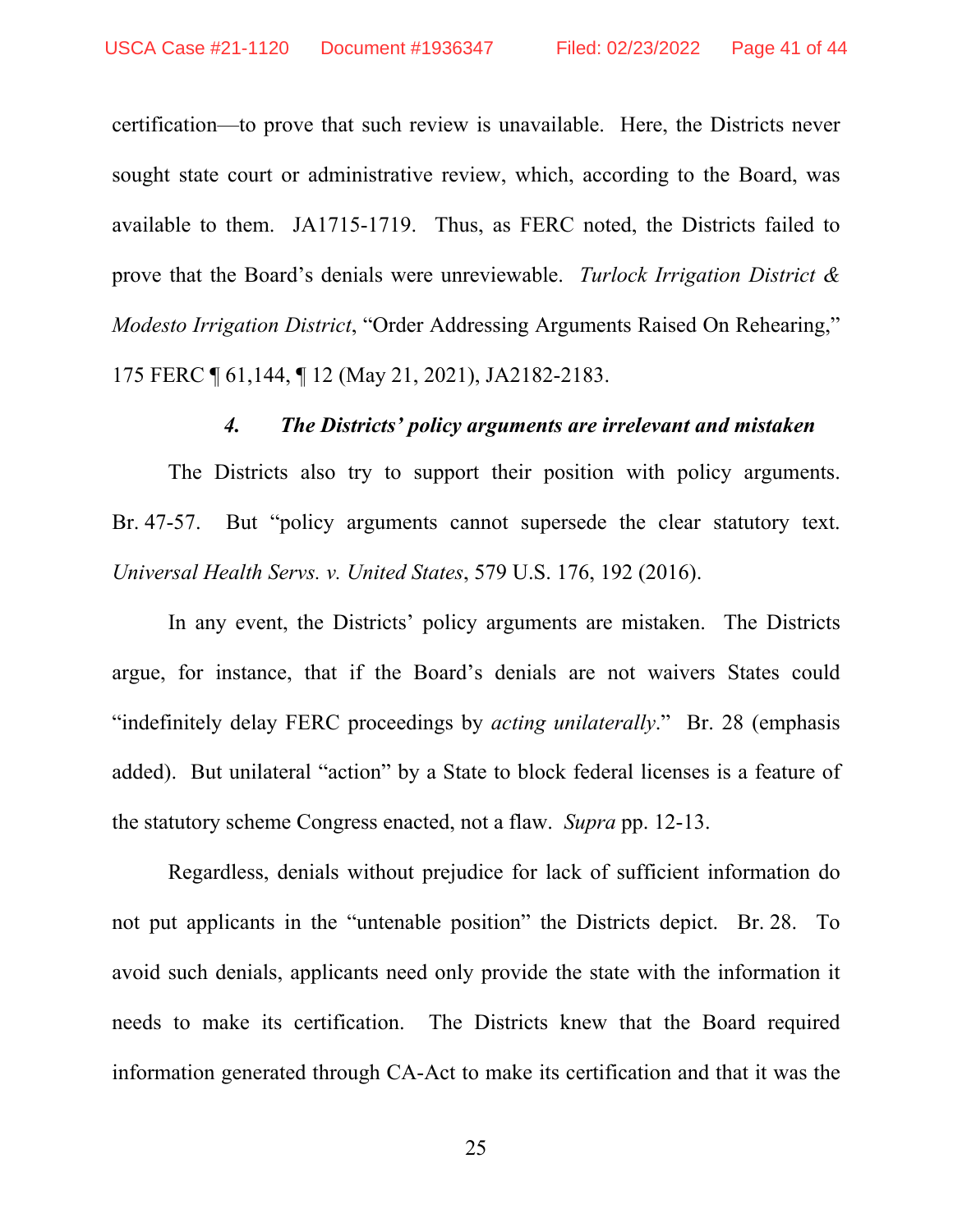Districts' responsibility to complete that process. *Supra* pp. 5-6. Yet the Districts

did not even start the CA-Act process. The Districts' "position" resulted from their

own inactivity, not the Board's.

# **CONCLUSION**

For the foregoing reasons, this Court should deny the petitions.

Dated: February 23, 2022

Respectfully submitted,

| /s/ Julie Gantenbein (w/ permission)                                  | /s/ Lena H. Hughes                 |
|-----------------------------------------------------------------------|------------------------------------|
| <b>JULIE GANTENBEIN</b>                                               | <b>LENA H. HUGHES</b>              |
| WATER AND POWER LAW GROUP PC                                          | <b>MORRISON &amp; FOERSTER LLP</b> |
| 2140 Shattuck Avenue, Suite 801                                       | 250 West 55th Street               |
| Berkeley, CA 94704                                                    | New York, NY 10019                 |
| Tel.: (510) 296-5588                                                  | Tel.: (212) 336-4152               |
| JGantenbein@waterpowerlaw.com                                         | LHughes@mofo.com                   |
| <b>ANDREW MCALEER HAWLEY</b>                                          | <b>JOSEPH R. PALMORE</b>           |
| WESTERN ENVIRONMENTAL LAW                                             | <b>MORRISON &amp; FOERSTER LLP</b> |
| <b>CENTER</b>                                                         | 2100 L Street NW, Suite 900        |
| 1402 3rd Avenue, Suite 1022                                           | Washington, DC 20037               |
| Seattle, WA 98101                                                     | Tel.: (202) 887-6940               |
| Tel.: (206) 487-7250                                                  | JPalmore@mofo.com                  |
| hawley@westernlaw.org                                                 |                                    |
|                                                                       | <b>BRYAN WILSON</b>                |
| Counsel for Intervenors American                                      | <b>MORRISON &amp; FOERSTER LLP</b> |
| Whitewater, California Sportfishing                                   | 755 Page Mill Road                 |
| <i>Protection Alliance, Friends of the River, Palo Alto, CA 94304</i> |                                    |
| and Sierra Club and its Mother Lode                                   | Tel.: (650) 813-5603               |
| Chapter                                                               | BWilson@mofo.com                   |
|                                                                       |                                    |

*Counsel for Intervenor Tuolumne River Trust*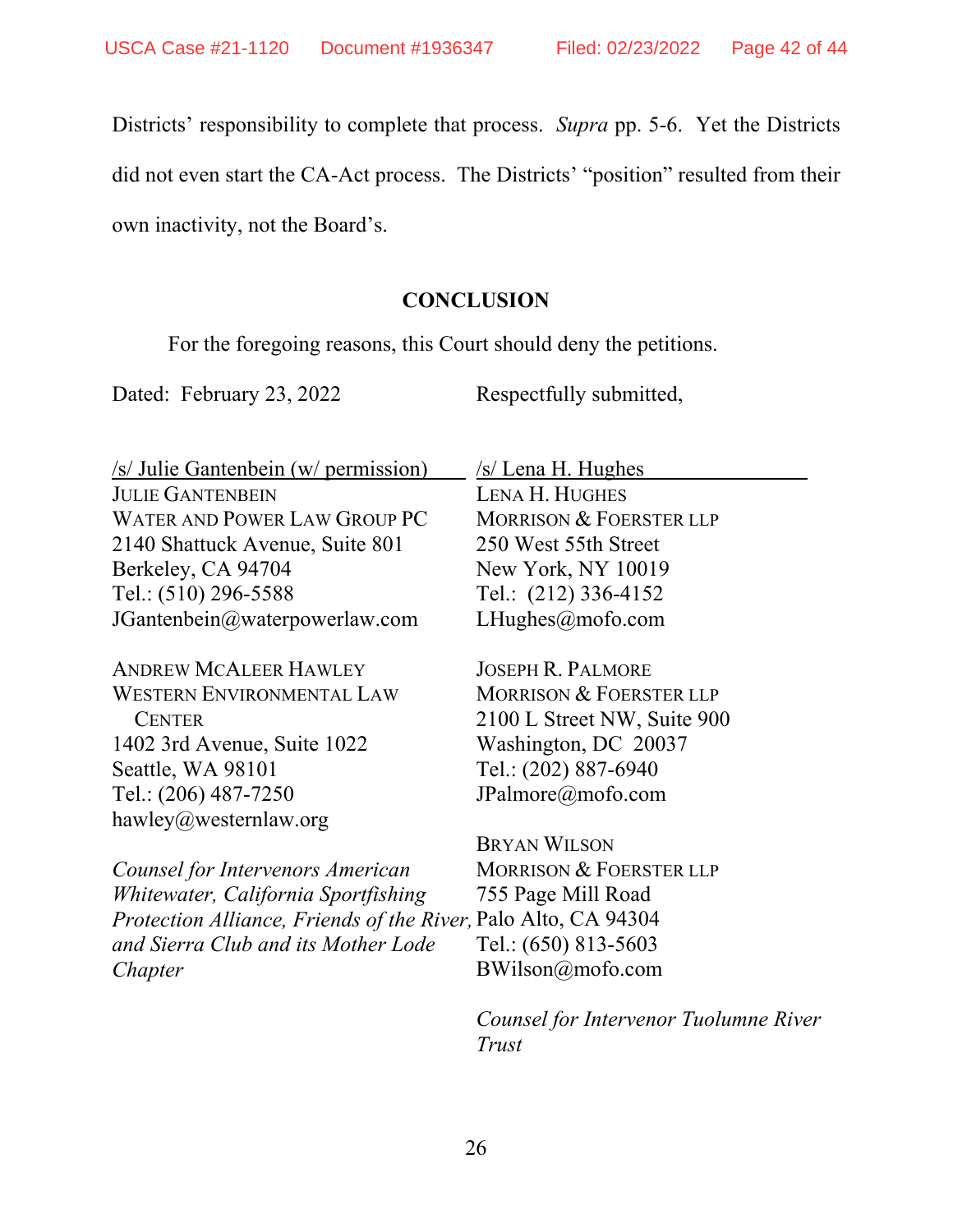# **CERTIFICATE OF COMPLIANCE**

I hereby certify that the foregoing brief complies with the type-volume limitations of Fed. R. App. P. 32(a) and D.C. Cir. Rule 32(e)(2) because it contains 5,960 words excluding the parts of the brief exempted by Fed. R. App. P. 32(f), as determined by the word-counting feature of Microsoft Word 2016.

This brief complies with the typeface requirement of Fed. R. App. P.  $32(a)(5)$  and the type style requirements of Fed. R. App. P.  $32(a)(6)$  because it has been prepared in a proportionally spaced typeface, including serifs, using Microsoft Word 2016 in Times New Roman 14-point font.

Dated: February 23, 2022 /s/ Lena H. Hughes

Lena H. Hughes